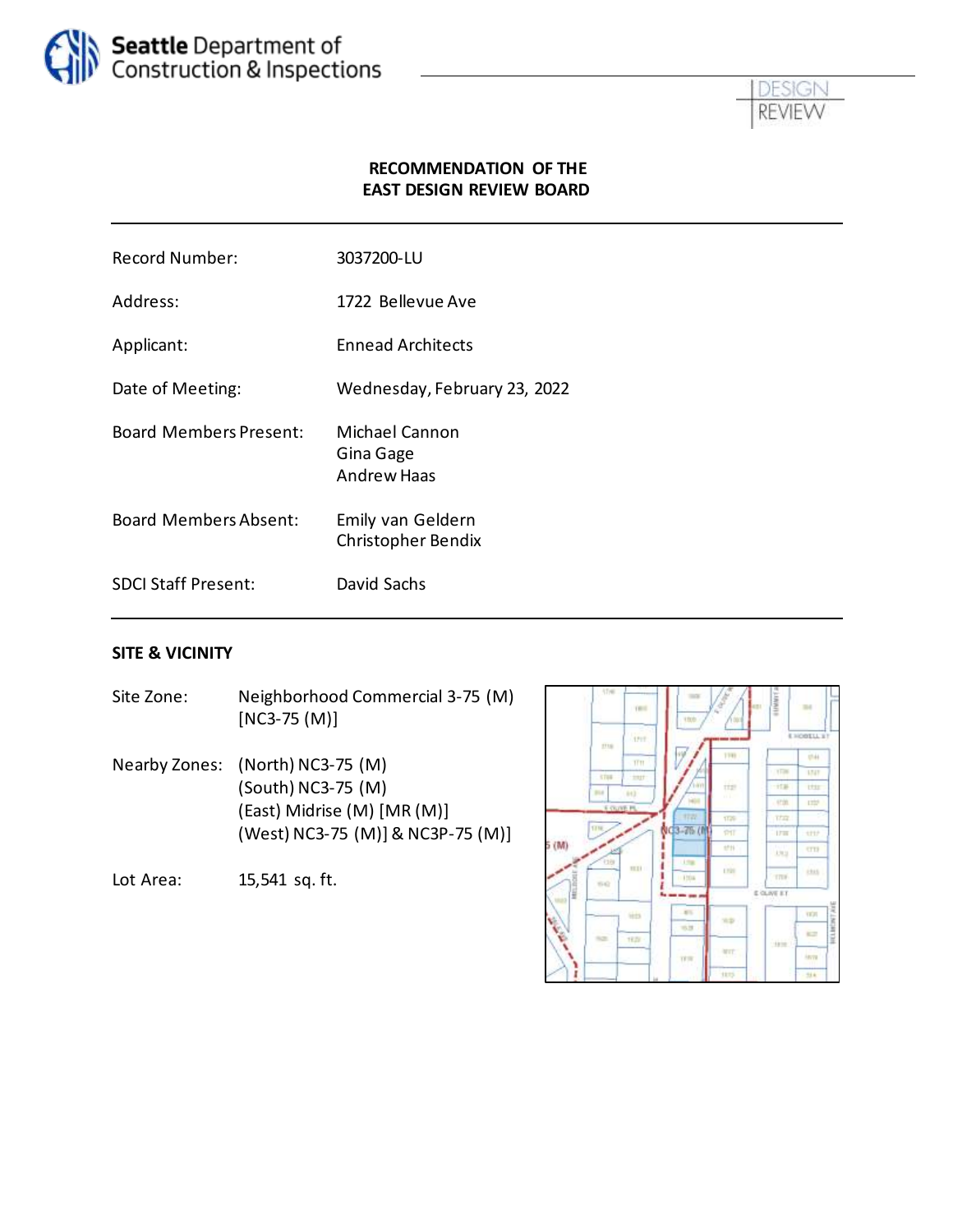#### **Current Development:**

The subject site is comprised of three existing tax parcels currently developed with two commercial structures built in 1919 and 1922 and a surface parking lot. The City Market occupies the northern building. The site is rectangular in shape with the northwest corner angled parallel with E Olive Way. Topographic variation across the site results in an overall downward slope east to west of approximately 24 feet.

### **Surrounding Development and Neighborhood Character:**

The subject site is located on the southeast corner of Bellevue Ave and E Olive Way in the First Hill/Capitol Hill Urban Center. Multifamily residential structures are adjacent to the north and east, and mixed-use structures are adjacent to the south and west. The immediate vicinity is primarily comprised of midrise multifamily residential and mixed-use structures, with commercial uses concentrated along E Olive Way to the northeast and E Pine St two blocks to the south. E Olive Way is a principal arterial and a designated scenic route which intercepts Interstate 5 two blocks to the west, dividing this primarily residential area from the dense mix of retail, office, and residential uses to the west. Seattle Central College and neighborhood green space Cal Anderson Park are located one quarter mile to the east. The area was rezoned from Neighborhood Commercial 3-65 to Neighborhood Commercial 3-75 (M) on 4/19/19.

This site is located on the southwest edge of the Capitol Hill neighborhood. The neighborhood is characterized by an eclectic mix of architectural styles including historic, mid-century, and contemporary. Older historic structures are typically a simple extruded mass with masonry façade while subsequent development has introduced a greater variation of materials and massing. The variety of materials found in the area include stone, brick, metal, stucco, and wood. The area is in transition with a development trend of larger multifamily residential developments replacing smaller structures, resulting in older three-story brick buildings interspersed with newer structures up to seven stories in height. Bellevue Ave maintains a more pedestrian and residential character due to the predominant residential uses. E Olive Way has a more active commercial character. Multiple projects in the vicinity are currently in review or under construction for proposed development, including 123 Bellevue Ave E and 517 E Pike St.

#### **Access:**

Vehicular access is proposed from Crawford Pl. Pedestrian access is proposed from Bellevue Ave.

# **Environmentally Critical Areas:**

Two mapped steep slope areas are located on the site.

#### **PROJECT DESCRIPTION**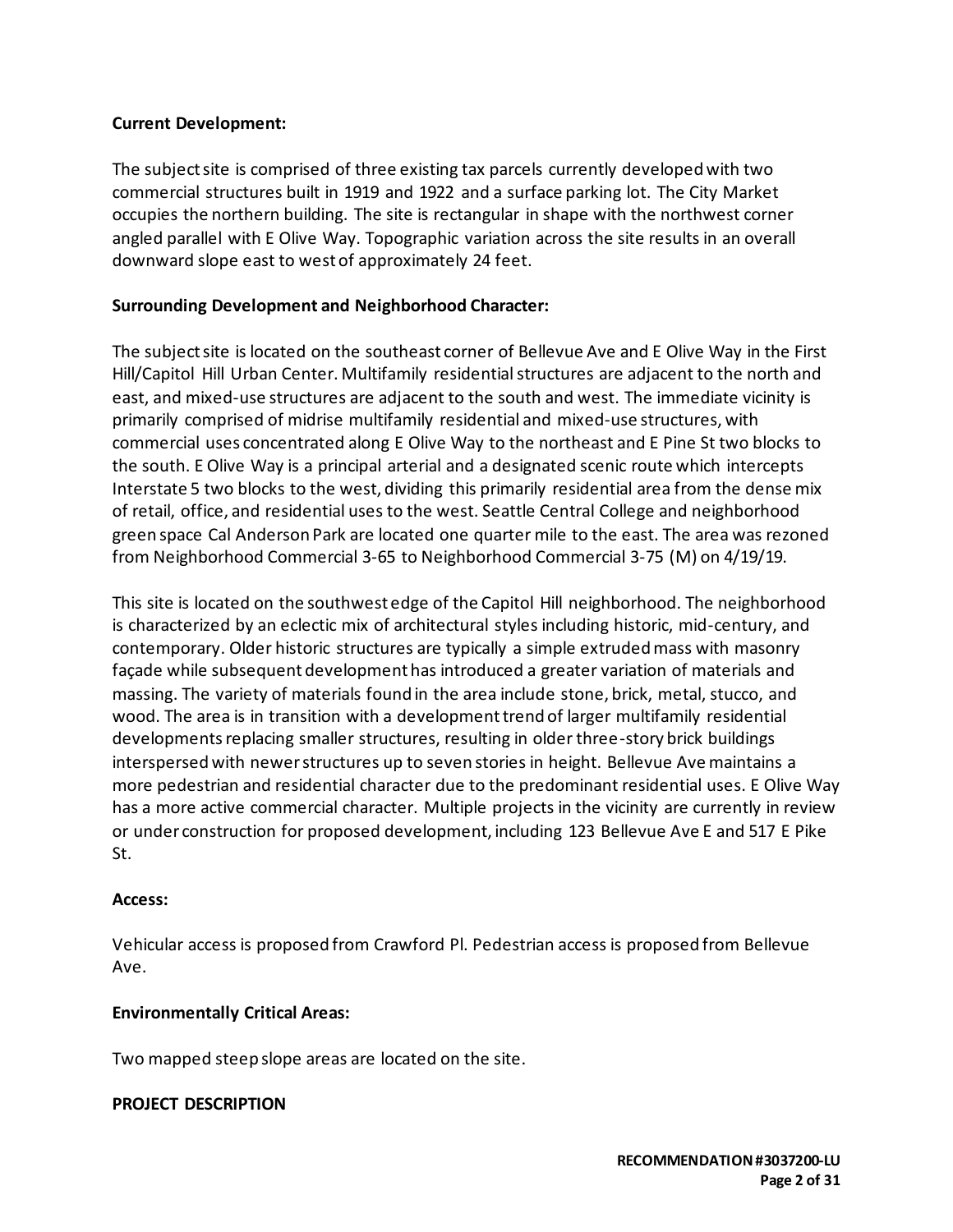Land Use Application to allow an 8-story, 98-unit apartment building with retail. Parking for 2 vehicles proposed. Existing buildings to be demolished. Early Design Guidance Review conducted under 3037219-EG.

The design packet includes information presented at the meeting, and is available online by entering the record number at this website:

[http://www.seattle.gov/DPD/aboutus/news/events/DesignReview/SearchPastReviews/default.](http://www.seattle.gov/DPD/aboutus/news/events/DesignReview/SearchPastReviews/default.aspx) [aspx](http://www.seattle.gov/DPD/aboutus/news/events/DesignReview/SearchPastReviews/default.aspx)

Any recording of the Board meeting is available in the project file. This meeting report summarizes the meeting and is not a meeting transcript.

The packet is also available to view in the file, by contacting the Public Resource Center at SDCI:

**Mailing Public Resource Center Address:** 700 Fifth Ave., Suite 2000 P.O. Box 34019 Seattle, WA 98124-4019

**Email:** [PRC@seattle.gov](mailto:PRC@seattle.gov)

#### **EARLY DESIGN GUIDANCE March 31, 2021**

#### **PUBLIC COMMENT**

The following public comments were offered at this meeting:

- Stated the proposal is out of scale with the neighborhood and will impact views of neighboring buildings.
- Opposed to the building height and suggested a height of 5-6 stories.
- Noted the comments regarding materials on pg. 7 of the EDG packet received during the Early Community Outreach conducted by the applicant which are not reflected in the conceptual material palette on pg. 79 of the packet.
- Recommended the use of high quality materials reflective of the historic character of the neighborhood such as brick, stone, terracotta, and wood.

SDCI staff did not receive any design related comments in writing prior to the meeting. SDCI received non-design related comments concerning parking.

The Seattle Department of Transportation (SDOT) offered the following comments:

- Stated that Crawford Place is designated as a street and not an alley.
- Previously supported improvements that align with Crawford Place's supportive function and design as an alley.
- Strongly supported that all vehicle access and solid waste shall be from Crawford Place.
- Strongly supported the project plan to set back and provide a standard 5.5' landscape area with the required street trees and 6' sidewalk with pedestrian easement.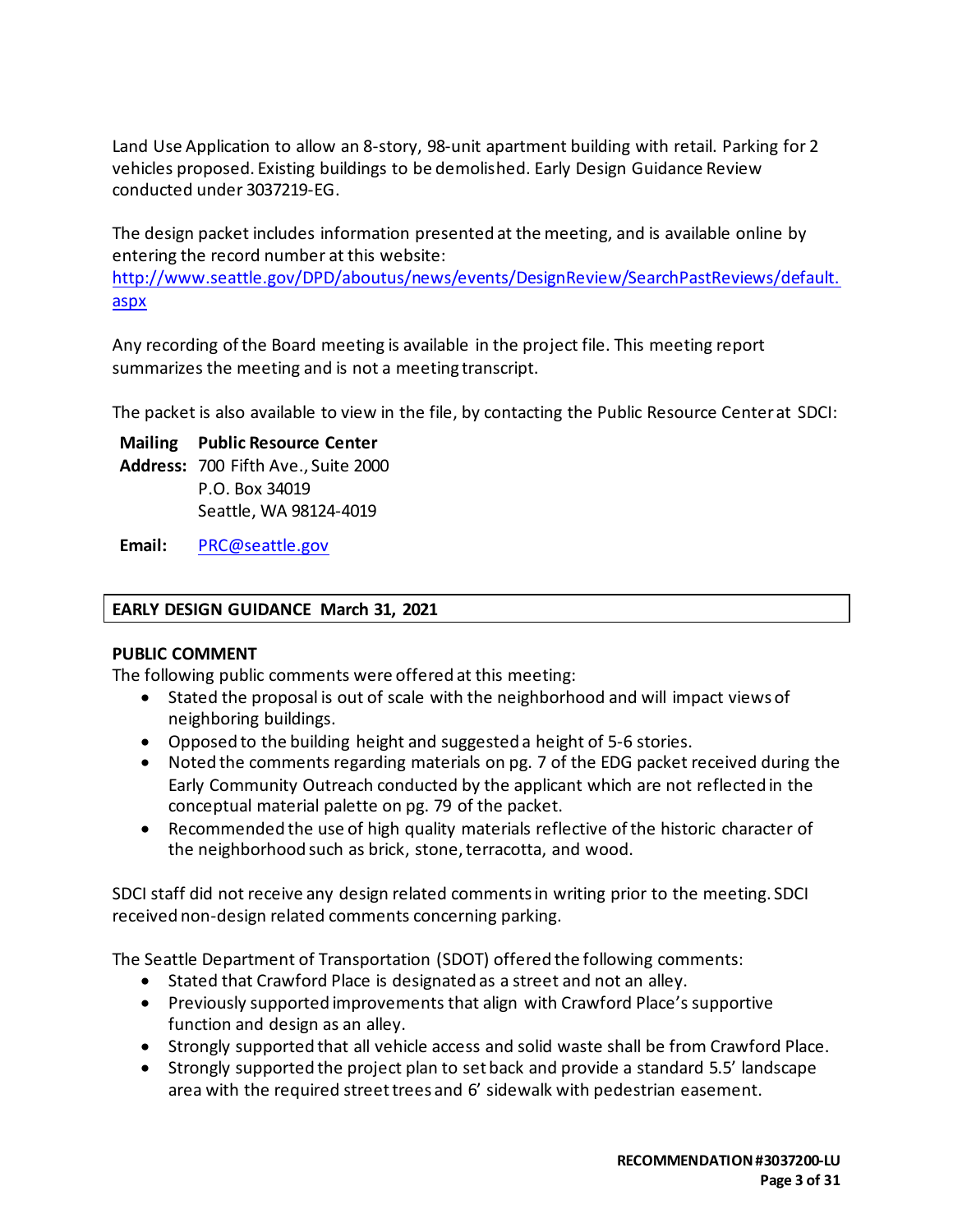- Stated it was unclear if the proposed seating and wall elements on page 75 of the proposal would interfere with the sidewalk width and pedestrian movement along Bellevue Ave.
- Stated the project shall close existing curb cuts on Bellevue Ave.
- Stated a 1.5' setback is required on E Olive Way as shown, and the project shall widen the sidewalk in this setback area to provide additional sidewalk space at the corner.
- Stated that ADA curb ramp improvements may require improvements at three corners of the intersection of Bellevue Ave and E Olive Way.

One purpose of the design review process is for the Board and City to receive comments from the public that help to identify feedback and concerns about the site and design concept, identify applicable Seattle Design Guidelines and Neighborhood Design Guidelines of highest priority to the site and explore conceptual design, siting alternatives and eventual architectural design. Concerns with off-street parking are part of the environmental review conducted by SDCI and are not part of this review.

All public comments submitted in writing for this project can be viewed using the following link and entering the record number:<http://web6.seattle.gov/dpd/edms/>

#### **PRIORITIES & BOARD RECOMMENDATIONS**

After visiting the site, considering the analysis of the site and context provided by the proponents, and hearing public comment, the Design Review Board members provided the following siting and design guidance.

# **1. Massing Options & Response to Context.**

- a. The Board discussed the prominence and visibility of the site at the intersection as well as the cultural history of the area and the architectural context. (CS2-A Location in the City and Neighborhood, CS3-A Emphasizing Positive Neighborhood Attributes, CS2-3 Historical and Cultural References)
- b. After reviewing the massing options, the Board agreed that the applicant's preferred massing option, Option C, best responds to the context and prominent northwest corner and supported further development of this option. (CS2-A Location in the City and Neighborhood, CS3-A Emphasizing Positive Neighborhood Attributes, DC2-A Massing)
- c. The Board strongly supported the additional 8' setback provided along Bellevue Ave. (CS2-B Adjacent Sites, Streets and Open Spaces)
- d. The Board identified the existing Victorian home to the south which remains at the original street grade. The Board expressed concern about the proximity of the south facade of the massing in relationship to this neighbor and provided guidance to develop the south edge to minimize impacts to the adjacent structure. At the Recommendation phase, the applicant should provide drawings which clearly illustrate the relationship between the proposal and the structure to the south. (CS2-D-5 Respect for Adjacent Sites, DC2-A Massing)
- **2. Ground Level & Open Space**.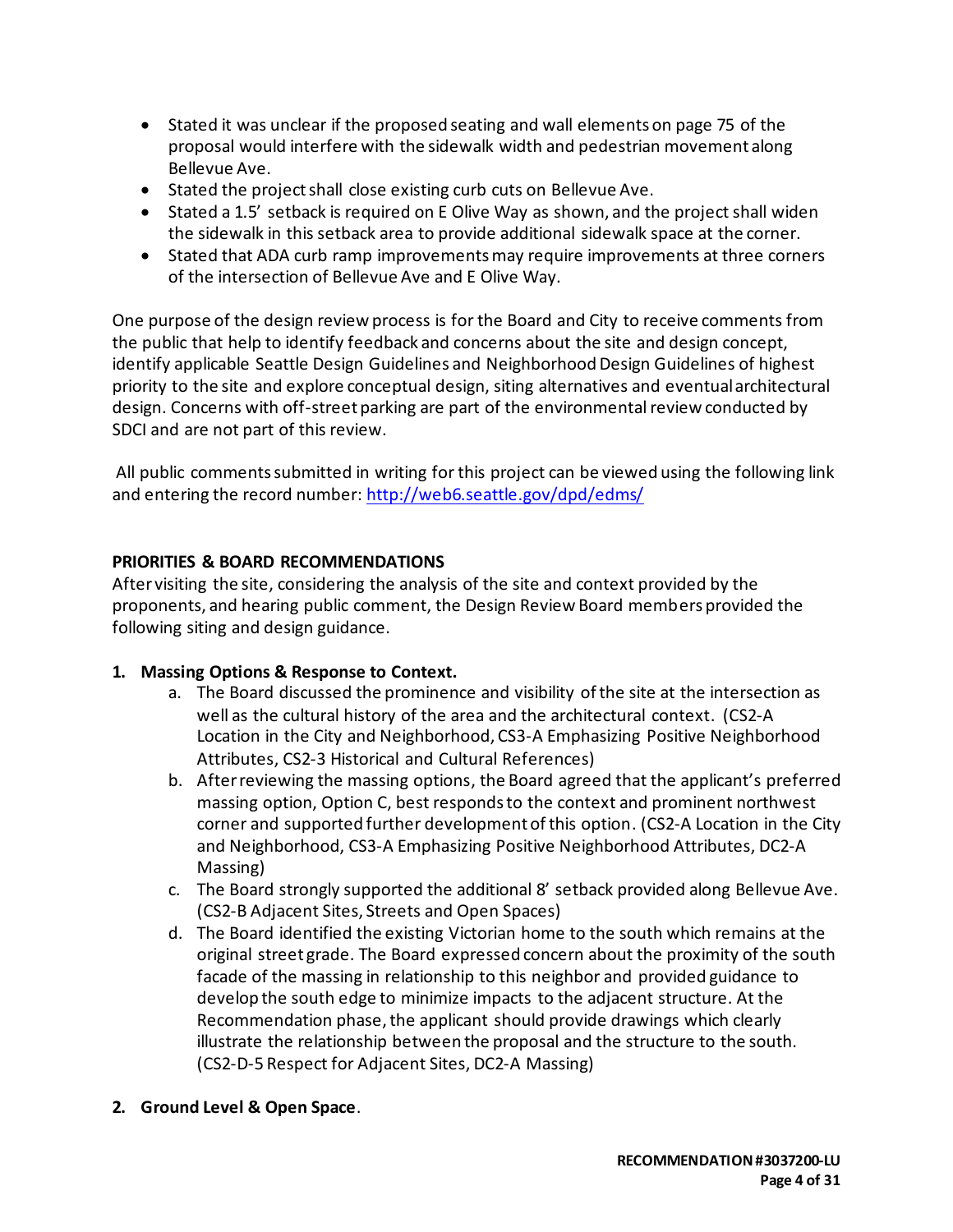- a. Massing Option C locates the residential entrance and lobby at the north corner of the site and retail uses at the south. The Board discussed whether these uses were appropriately located to best activate the public realm and open space and respond to the context of the site. The Board requested further study and analysis of the arrangement of ground floor uses in relationship to the open space and activation of the public realm at the Recommendation phase. The resulting design should be based on strong justification from the Design Guidelines. (DC1-A Arrangement of Uses, CS1-3-a Step Facades, PL3-1-a Commercial Entries, PL3-4 Retail Edges, PL3-1 Entries, PL3-1-a Commercial Areas)
- b. At the Recommendation phase the Board would like to better understand the programmatic needs of City Market and how the proposal addresses those needs. (DC1-A Arrangement of Uses, PL3-4 Retail Edges,
- c. The Board debated the appropriate location of open space in relationship to the adjacent sites and ultimately agreed that Option C appropriately locates open space. The Board is open to a greater buffer between the proposal and the neighbor to the south provided it does not compromise the treatment of the north façade. (CS2-B-2 Character of Open Space, DC3-B Open Space Uses and Activities)
- d. The Board prioritized bicycle access and provided guidance to design the proposal to allow ease of access for bicyclists. (PL4-2 Planning Ahead for Bicyclists)
- e. The Board strongly supported moving the transformer off the street façade as described by the applicant. (DC1-A Arrangement of Interior Uses)
- f. The Board provided guidance to explore outdoor seating opportunities along Bellevue Ave. (DC3-B Open Space Uses and Activities, DC1-A Arrangement of Interior Uses)
- g. The Board encouraged using the landscape design as an opportunity to reveal the mass timber construction and focus on bringing warmth to the street level and north-facing open space. (DC4-D Trees, Landscape and Hardscape Materials)

# **3. Architectural Concept & Façade Composition.**

- a. The Board stated that the overall design detailing and materials should be appropriate for the prominent site. (CS2-A Location in the City and Neighborhood, CS3-A Emphasizing Positive Neighborhood Attributes, DC2-B Architectural and Façade Composition, DC2-C Secondary Architectural Features, DC2-D Scale and Texture)
- b. The Board agreed that legible façade depth is needed to break down the massing and supported the framing elements proposed. (DC2-B Architectural and Façade Composition, DC2-C Secondary Architectural Features, DC2-D Scale and Texture)
- c. The Board provided guidance to allow the mass timber structural system to be legible on the exterior of the structure. The Board strongly supported incorporating wood as much as possible on the façade. Other methods could include maximizing visibility from the exterior to wood elements on the interior. (DC2-E Form and Function, DC4-A Building Materials, DC4-1 Exterior Finish Materials)
- d. The Board was intrigued by the vertical landscaping illustrated on the portfolio example on pg. 84 of the EDG packet and strongly encouraged the applicant to integrate vertical landscaping on the proposal. (DC2-B Architectural and Façade Composition, DC4-D-1 Choice of Plant Materials)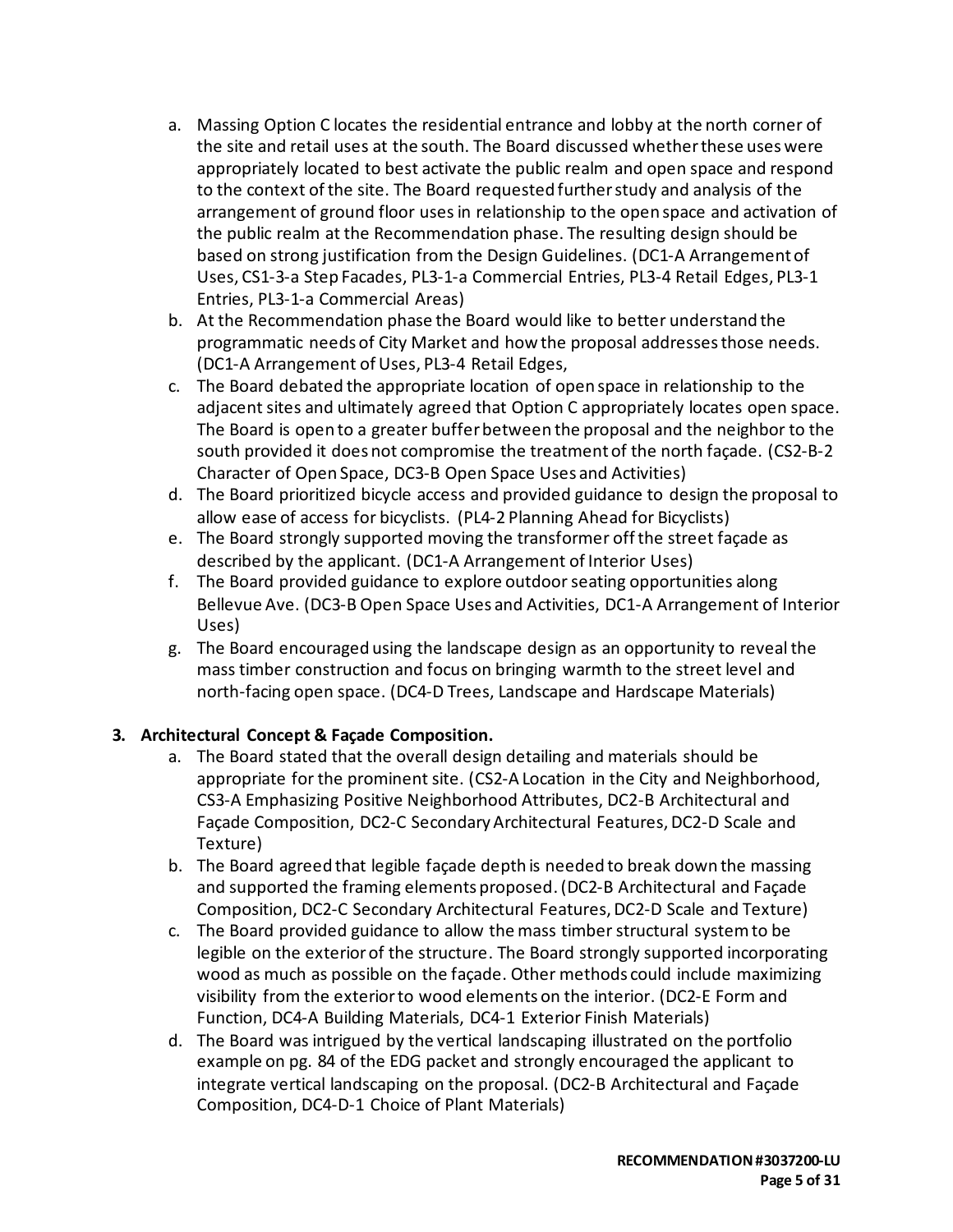- e. Option C includes large areas of highly visible blank walls. The Board identified the treatment of these blank walls as highly important and recommended textural, finely detailed materials and treatment. (DC2-B Architectural and Façade Composition, DC2-D Scale and Texture)
- f. The Board generally supported the conceptual material palette indicated on pg. 79. of the EDG packet and recommended the incorporation other materials such as wood and brick. (DC4-A Building Materials, DC4-1 Exterior Finish Materials)
- g. The Board supported the large windows indicated in the massing views and encouraged the study of including balconies of any type to support further openness and façade depth. (PL2-B-1 Eyes on the Street, DC2-C Secondary Architectural Features)
- h. The Board provided guidance to minimize the presence of venting on the façade and integrate it within the overall composition. (DC2-B Architectural and Façade Composition,
- i. The Board noted the opportunity for placemaking elements at the street and encouraged the integration of art. (CS3-2 Placemaking, CS4-4 Historical and Cultural References, DC2-2 Integrating Art)

# **4. Crawford Place.**

- a. The Board noted the current condition of Crawford Place and the importance of a high quality treatment and activation of this frontage to be a catalyst for positive change. (DC2-B Architectural and Façade Composition, PL2-B-1 Eyes on the Street, DC1-A Arrangement of Uses)
- b. The Board supported the location of services uses on the interior of the building. (DC1-A Arrangement of Uses)
- c. The Board appreciated that the façade composition and detailing from the other facades was continued on the Crawford Place frontage. (DC2-B Architectural and Façade Composition)
- d. The Board supported providing "eyes on the street" but noted that the extent of glazing indicated on the Bellevue Ave façade may not be appropriate or needed on the east façade. The Board requested a privacy study be provided at the Recommendation phase illustrating any potential impacts to the neighboring structure across Crawford Place to the east. (CS2-D-5 Respect for Adjacent Sites, PL2-B-1 Eyes on the Street
- e. The Board supported the landscaping proposed along the Crawford Place façade to soften the appearance and enhance the pedestrian experience. (DC4-D Trees, Landscape and Hardscape Materials)
- f. At the Recommendation phase the Board would like to review additional drawings and views of the Crawford Place façade to understand how it is experienced from all different angles. (DC2-A Massing, DC2-B Architectural and Façade Composition)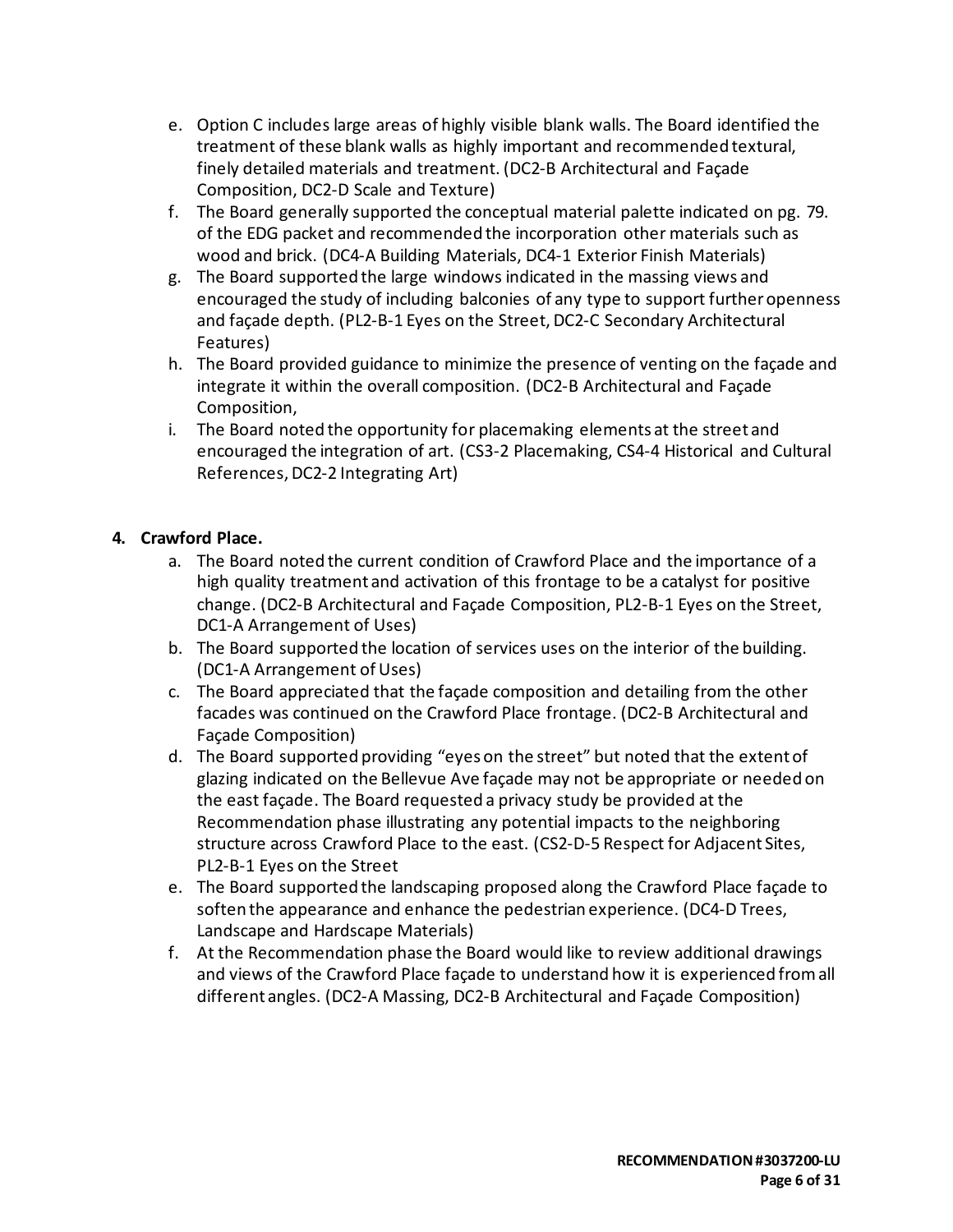# **RECOMMENDATION February 23, 2022**

#### **PUBLIC COMMENT**

No public comments were offered at this meeting.

SDCI staff summarized design related comments received in writing prior to the meeting:

- Supported the proposed development.
- Liked the proposed design.

SDCI received non-design related comments concerning environmental regulations and parking.

One purpose of the design review process is for the Board and City to receive comments from the public that help to identify feedback and concerns about the site and design concept, identify applicable Seattle Design Guidelines and Neighborhood Design Guidelines of highest priority to the site and explore conceptual design, siting alternatives and eventual architectural design.

All public commentssubmitted in writing for this project can be viewed using the following link and entering the record number[: http://web6.seattle.gov/dpd/edms/](http://web6.seattle.gov/dpd/edms/)

# **PRIORITIES & BOARD RECOMMENDATIONS**

After visiting the site, considering the analysis of the site and context provided by the proponents, and hearing public comment, the Design Review Board members provided the following recommendations.

#### **1. Massing and Response to Context:**

- a. The Board appreciated the applicant's development of the design presented at the Recommendation meeting and recommended approval of the overall massing, simple and clear architectural concept, and how the design responded to each frontage with greater than required setbacks, increased landscape areas, and plaza. (CS2-A Location in the City and Neighborhood, CS3-A Emphasizing Positive Neighborhood Attributes, CS2-B Adjacent Sites, Streets and Open Spaces)
- b. Although the Board appreciated the overall massing and response to the context, the Board had concerns related to the close proximity of the southwest portion of the building to the southern property line and its relationship to the existing Victorian home. After some deliberation, the Board considered recommending a larger setback, but ultimately decided it would not ultimately solve the visual proximity concern. (CS2- D-5 Respect for Adjacent Sites, DC2-A Massing)

# **2. Ground Level and Open Space:**

a. The Board recommended approval of the overall ground level plan and the location of the various uses with the large commercial space along Bellevue Ave and the residential entrance, lobby, and retail amenity space fronting the northern corner plaza area. The Board was concerned, however, with how the north facing spaces interacted and activated this open space. The Board was concerned with the effectiveness ofthe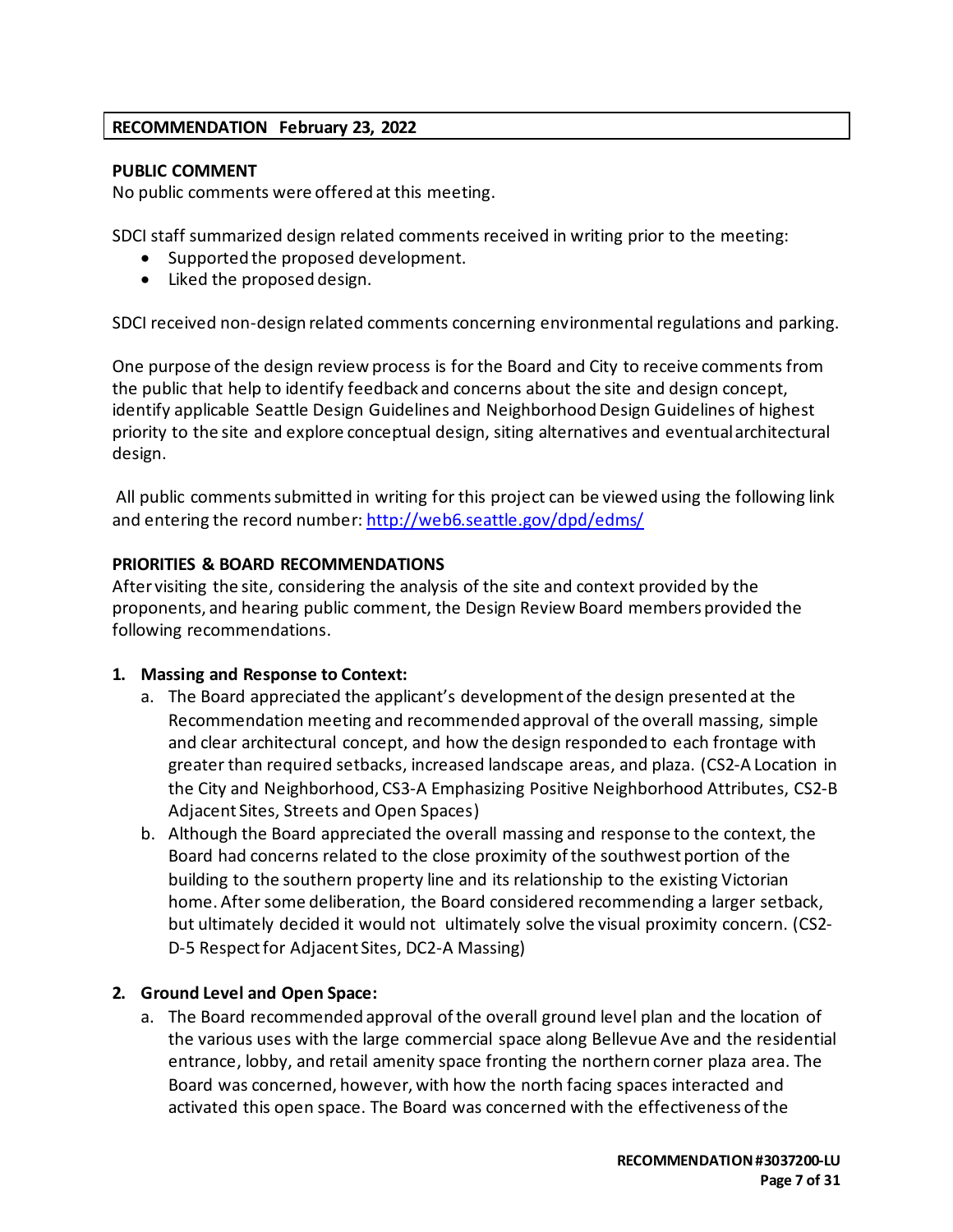proposed three identical double doors to enhance the interaction with the interior and exterior spaces and recommended a condition of approval to study alternative door and opening arrangements that could better promote the desired interaction. (DC1-A Arrangement of Uses, PL3-1-a Commercial Entries, PL3-4 Retail Edges, PL3-1 Entries, PL3-1-a Commercial Areas)

- b. Although the Board was supportive of the proposed residential entry, lobby, and retail amenity components being comingled on the north side of the building, the Board was concerned with the clarity of wayfinding and differentiation between the residential entry and the retail amenity space. The Board recommended a condition of approval to study adding signage and other elements that would allow for clear delineation if a separate retail tenant were to utilize the northwest interior space. (DC1-A Arrangement of Uses, CS1-3-a Step Facades, PL3-1-a Commercial Entries, PL3-4 Retail Edges, PL3-1 Entries, PL3-1-a Commercial Areas)
- c. The Board had concerns with the deep recess leading to the mechanical and equipment room located between the City Market space and the retail amenity on Bellevue Ave and whether this niche created a potential safety issue. After deliberation, the Board strongly suggested that applicant look at ways to secure the space with a gate, lighting, or other means to eliminate potential safety issues. The Board elected to not make this a condition of approval. (PL2-B-1 Eyes on the Street)
- d. The Board recommended approval of the overall landscape design along Bellevue Ave and at the northern corner plaza including the large planting areas, integrated wood benches and lean rails, built-in wood seating, hand-set pavers, and accent trees as shown throughout the Recommendation packet. The Board recommended a condition of approval to retain the hand-set pavers and include this on the final Master Use drawing set and the subsequent Building Permit drawings. (CS2-B-2 Character of Open Space, DC3-B Open Space Uses and Activities, DC4-D Trees, Landscape and Hardscape Materials)

# **3. Architectural Concept and Façade Articulation:**

- a. The Board recommended approval of the overall façade design, amount of glazing, architectural detailing, depth, and material palette as shown in various images and on pages 49 through 53 of the Recommendation packet and the Board recommended a condition of approval to include this information on the final Master Use drawing set and the subsequent Building Permit drawings. (CS2-A Location in the City and Neighborhood, CS3-A Emphasizing Positive Neighborhood Attributes, DC2-B Architectural and Façade Composition, DC2-C Secondary Architectural Features, DC2-D Scale and Texture)
- b. The Board appreciated the level of transparency proposed along Bellevue Ave and the visual connection afforded from the sidewalk into the City Market space. The Board recommended a condition of approval to provide notes on the Master Use Permit drawing set and the Building Permit set that state that the windows are to remain transparent and free of obstruction for the life of the project. (DC2-B Architectural and Façade Composition)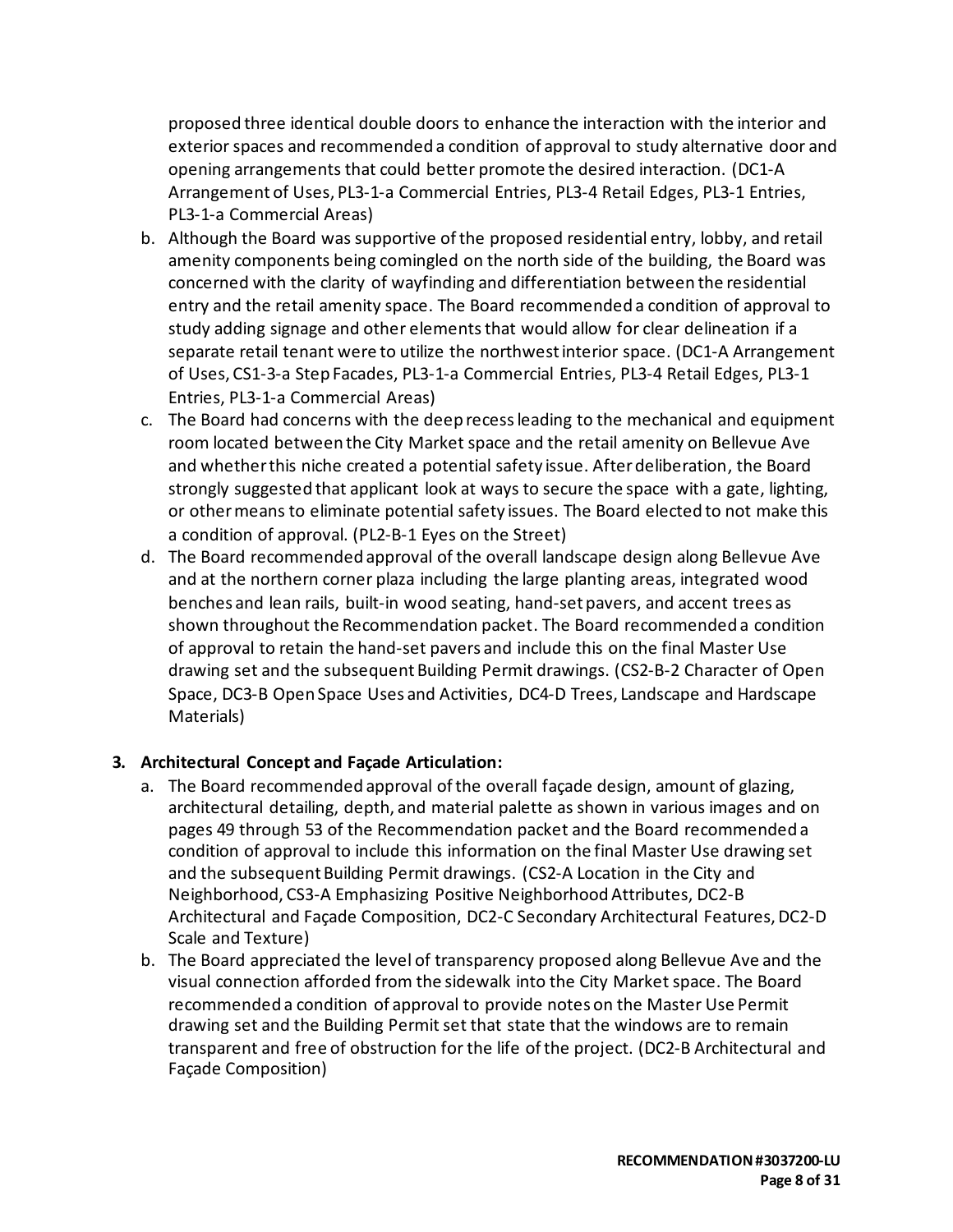- c. The Board recommended a condition of approval to show the venting location on the elevations, contained within the large frame panel infill and not within the large blank façade panels. The Board also recommended a condition that the vent color is to match the panel infill color. (DC2-B Architectural and Façade Composition)
- d. The Board appreciated the integration of an art mural on the north property line retaining wall and the Board recommended a condition of approval to specify that the art is to be created by a local artist and its subject matter is to contribute to the placemaking of the northern open space plaza. (CS3-2 Placemaking, CS4-4 Historical and Cultural References, DC2-2 Integrating Art)
- e. The Board was concerned with the proposed treatment of the upper-level blank façade at the north end of the west façade facing Bellevue Ave. The Board discussed whether the subtle corrugated metal panel profile adequately addressed the prominence and visibility of the site at the intersection of Olive Way and Bellevue Ave, as well as the cultural history of the area and the architectural context. After deliberation, the Board recommended a condition of approval to study alternative ways to provide visual interest and a focal point at the terminus of Olive Way. Suggestions included a more varied pattern in the metal panel, artwork done out of corten metal done by a local artist and applied over the metal panel, or other subtle means to enhance the façade. (CS2-A Location in the City and Neighborhood, CS3-A Emphasizing Positive Neighborhood Attributes, CS2-3 Historical and Cultural References, DC2-B Architectural and Façade Composition)

#### **4. Crawford Place:**

- a. The Board recommended approval of the use of vertical landscaping in various locations along Bellevue Ave and Crawford Place to mitigate blank wall conditions on the facades. The Board recommended a condition of approval to add vertical landscaping at the southern end of the east façade on Crawford Place to help alleviate the blank wall. (DC2-B Architectural and Façade Composition, DC2-D Scale and Texture, DC4-D-1 Choice of Plant Materials)
- b. The Board recommended approval of the overall Crawford Place façade design and the integration of planters along the unit windows to help soften the appearance and enhance the pedestrian experience. (CS2-D-5 Respect for Adjacent Sites, PL2-B-1 Eyes on the Street, DC4-D Trees, Landscape and Hardscape Materials)

#### **DEVELOPMENT STANDARD DEPARTURES**

The Board's recommendation on the requested departure(s) was based on the departure's potential to help the project better meet these design guidelines priorities and achieve a better overall project design than could be achieved without the departure(s).

At the time of the Recommendation meeting the following departures were requested:

**1. Street Facing Façade Transparency (23.47A.008.B.2):** Code requires a minimum of 60 percent of the street-facing façade between 2 and 8 feet above the sidewalk must be transparent for non-residential uses. The applicant proposes to reduce this requirement to 15 percent along Crawford Place.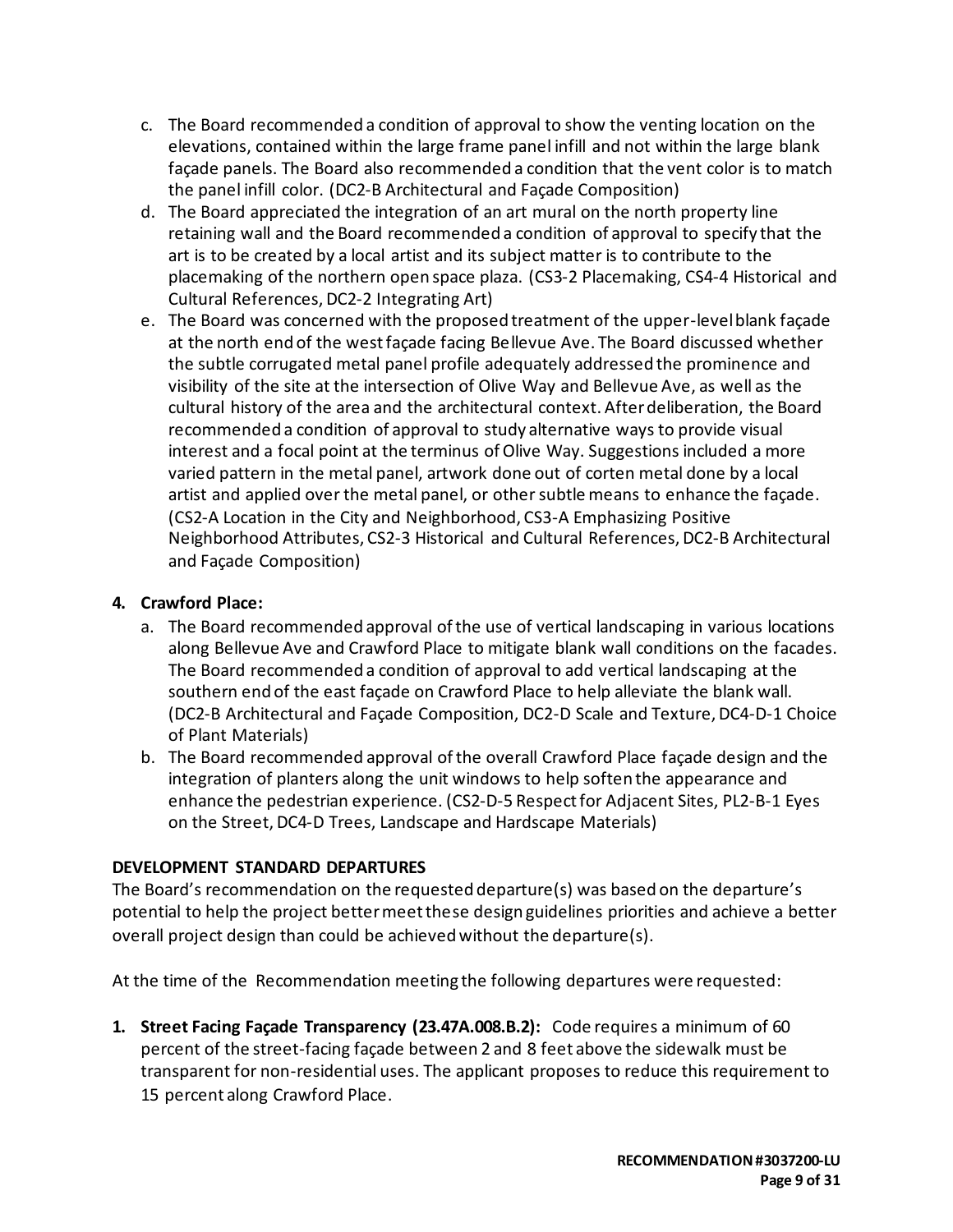The Board recommended approval of this departure, as it accommodates building services and allows for City Market to be located along the Bellevue Ave with more frontage. The design with departure better meets the intent of Design Guidelines DC1-A Arrangement of Uses, PL3- 1-a Commercial Entries, and PL3-4 Retail Edges.

This departure was numbered 1A. in the Recommendation packet.

**2. Street Facing Bank Façade (23.47A.008.A.2.b and 23.47A.008.A.2.c):** Code states that blank segments of the street-facing facade between 2 feet and 8 feet above the sidewalk may not exceed 20 feet in width and the total of all blank facade segments may not exceed 40 percent of the width of the facade of the structure along the street. The applicant proposes an increase of these requirements to a maximum blank segment of 30 feet and a total of blank wall segments of 43 percent along Crawford Place.

The Board recommended approval of this departure, as it accommodates building services and allows for City Market to be located along the Bellevue Ave with more frontage. The design with departure better meets the intent of Design Guidelines DC1-A Arrangement of Uses, PL3-1-a Commercial Entries, and PL3-4 Retail Edges.

This departure was numbered 1B. in the Recommendation packet.

**3. Street Level Development Standards (23.47A.008.D.2):** Code states Where residential uses are located along a street-level, street-facing facade, the following requirements apply unless exempted by subsection 23.47A.008.G: 1. At least one of the street-level, streetfacing facades containing a residential use shall have a visually prominent pedestrian entry; and 2. The floor of a dwelling unit located along the street-level, street-facing facade shall be at least 4 feet above or 4 feet below sidewalk grade or be set back at least 10 feet from the sidewalk. The applicant proposes eliminating the requirement for a visually prominent residential entry and to reduce the height required for the floor of the adjacent dwelling units to 2 feet minimum above sidewalk grade along Crawford Place.

The Board recommended approval of this departure, as Crawford Place acts more as an alley, and less like a street, even though it is designated as such. The inclusion of landscaping along this edge and appropriately sized fenestration, provides adequate interest and better meets the intent of Design Guidelines CS2-D-5 Respect for Adjacent Sites and PL2-B-1 Eyes on the Street.

This departure was numbered 1C. in the Recommendation packet.

**4. Street Facing Façade Transparency (23.47A.008.B.2):** Code requires a minimum of 60 percent of the street-facing façade between 2 and 8 feet above the sidewalk must be transparent for non-residential uses. The applicant proposes to reduce this requirement to 51 percent along Bellevue Ave.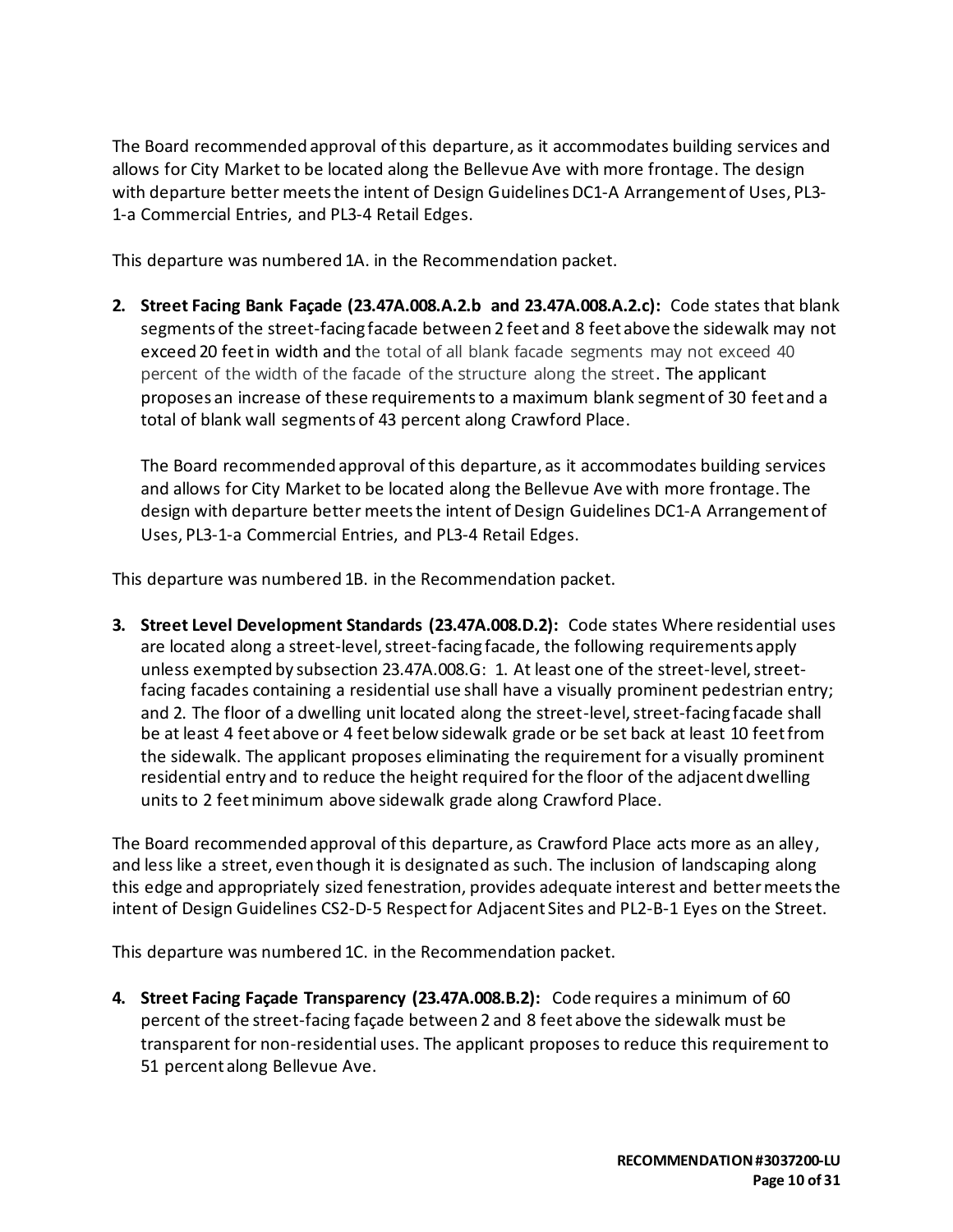The Board recommended approval of this departure, as it accommodates building services and allows for City Market signage and the integration of more vertical landscaping along Bellevue Ave. The design with departure better meets the intent of Design Guidelines DC1-A Arrangement of Uses, PL3-1-a Commercial Entries, and PL3-4 Retail Edges.

This departure was numbered 2A. in the Recommendation packet.

#### **DESIGN REVIEW GUIDELINES**

The Seattle Design Guidelines and Neighborhood Design Guidelines recognized by the Board as Priority Guidelines are identified above. All guidelines remain applicable and are summarized below. For the full text please visit the [Design Review website.](https://www.seattle.gov/dpd/aboutus/whoweare/designreview/designguidelines/default.htm)

#### **CONTEXT & SITE**

**CS1 Natural Systems and Site Features: Use natural systems/features of the site and its surroundings as a starting point for project design.**

#### **CS1-A Energy Use**

**CS1-A-1. Energy Choices:** At the earliest phase of project development, examine how energy choices may influence building form, siting, and orientation, and factor in the findings when making siting and design decisions.

#### **CS1-B Sunlight and Natural Ventilation**

**CS1-B-1. Sun and Wind:** Take advantage of solar exposure and natural ventilation. Use local wind patterns and solar gain to reduce the need for mechanical ventilation and heating where possible.

**CS1-B-2. Daylight and Shading:** Maximize daylight for interior and exterior spaces and minimize shading on adjacent sites through the placement and/or design of structures on site.

**CS1-B-3. Managing Solar Gain:** Manage direct sunlight falling on south and west facing facades through shading devices and existing or newly planted trees.

#### **CS1-C Topography**

**CS1-C-1. Land Form:** Use natural topography and desirable landforms to inform project design.

**CS1-C-2. Elevation Changes:** Use the existing site topography when locating structures and open spaces on the site.

#### **CS1-D Plants and Habitat**

**CS1-D-1. On-Site Features:** Incorporate on-site natural habitats and landscape elements into project design and connect those features to existing networks of open spaces and natural habitats wherever possible. Consider relocating significant trees and vegetation if retention is not feasible.

**CS1-D-2. Off-Site Features:** Provide opportunities through design to connect to off-site habitats such as riparian corridors or existing urban forest corridors. Promote continuous habitat, where possible, and increase interconnected corridors of urban forest and habitat where possible.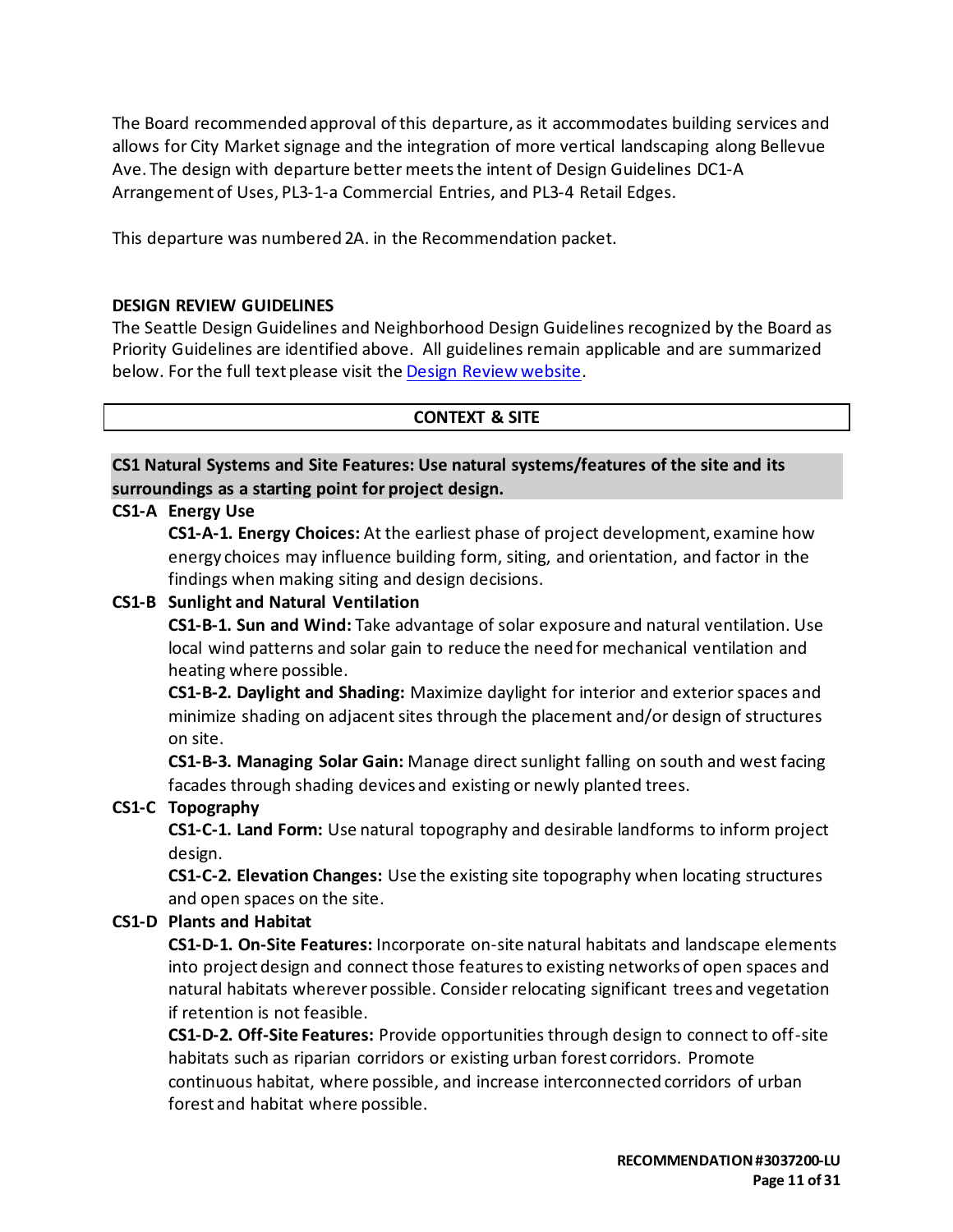# **CS1-E Water**

**CS1-E-1. Natural Water Features:** If the site includes any natural water features, consider ways to incorporate them into project design, where feasible.

**CS1-E-2. Adding Interest with Project Drainage:** Use project drainage systems as opportunities to add interest to the site through water-related design elements.

# *Capitol Hill Supplemental Guidance:*

# **CS1-1 Energy Choices**

**CS1-1-a. Influence the Building Form:** Consider how opportunities to provide and integrate high performance, regenerative design opportunities such as external direct heating/cooling systems and renewable energy generation, individual meters for each residential unit, and public sharing of energy can influence the building form. When possible, include sustainability measures/energy use that can be viewed from the public realm.

**CS1-1-b. Site Configuration:** Take advantage of site configuration to invest in new technologies to harvest onsite energy beyond minimum code requirements. Suggestions: photovoltaic arrays, wastewater heat recovery (plumbing heat waste), reverse cycle chiller to harvest heat energy from below-grade garage levels.

# **CS1-2 Sunlight, Shade and Natural Ventilation**

**CS1-2-a. Passive Ventilation:** Provide passive ventilation through operable windows (in both residential units and commercial spaces) to reduce the need for mechanical ventilation, where possible.

**CS1-2-b. Consider Interior Spaces:** Encourage louvers, projecting sunshades, or other design details that provide shading (to reduce solar heat gain) while still optimizing daylight for interior spaces.

# **CS1-3 Topography**

**CS1-3-a. Step Facades:** Respond to local topography with stepping facades or floorplates so that commercial and/or shared residential entrances and ground floors roughly match the street grade.

**CS1-3-b. Pedestrian Amenities:** Include pedestrian amenities and open space that provide respite, such as seating, in areas adjacent to the public realm along steep slopes.

# **CS1-4 Plants and Habitat**

**CS1-4-a. Wildlife Corridors:** Enhance urban wildlife corridors by creating new habitat and/ or preserving or expanding existing habitats for insects and birds through design and plantings for green roofs, walls, and gardens.

**CS1-4-b. Enhance Habitat:** Encourage the use of pollinator friendly and other native/naturally growing plant species to enhance habitat for birds and insects. Use vertical layers of plants to provide habitat for a variety of species.

**CS1-4-c. Landscape Variation:** Encourage the use of diverse planting palettes to create variety in landscapes at the block and neighborhood level.

**CS1-4-d. Natural Wood:** Consider opportunities to incorporate natural wood elements such as snags and nurse logs, which provide habitat to invertebrates, into landscape design.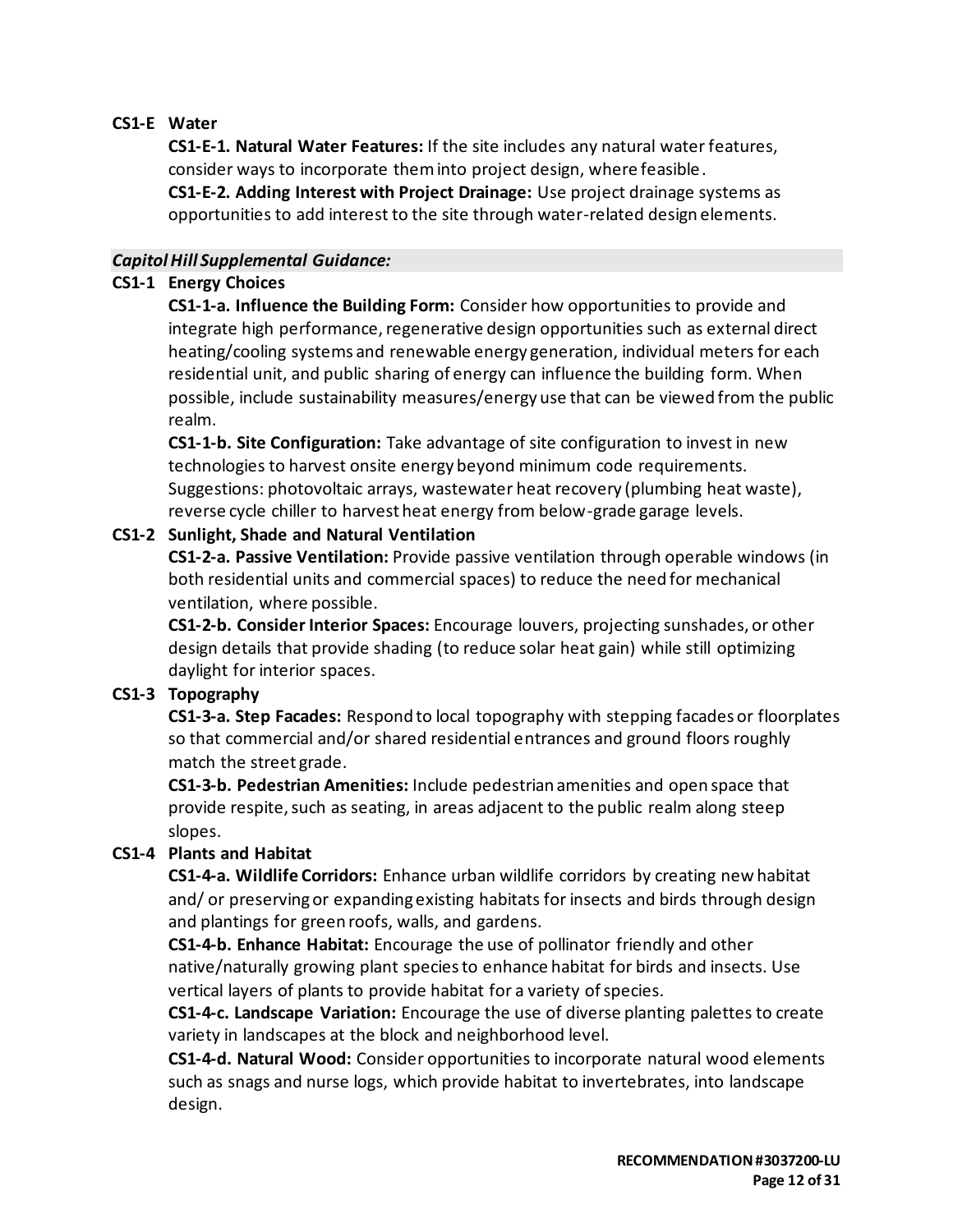**CS1-4-e. Tree Canopy:** Maximize preservation of the area's existing tree canopy. Encourage the integration of any exceptional trees or heritage trees, or other mature plantings, into the project design. Mature street trees have a high value to the neighborhood. Protect the health and longevity of existing mature street trees when designing the footprint of a new building.

### **CS1-5 Water Features**

**CS1-5-a. Sustainability:** Consider sustainable design opportunities such as shared water systems for rainwater harvesting, greywater reuse, and blackwater processing/reuse. Reduce flows into the municipal stormwater system through stormwater management, green roofs and walls, and swales. Consider other functional solutions for sustainable water reuse and/or drainage that work well with the neighborhood's soil condition and topography.

**CS1-5-b. Irrigation:** Design landscapes that reduce potable water use for irrigation such as via the following strategies:

- Reuse captured stormwater, greywater, HVAC blowdown or condensate for irrigation.
- Specify plants, soils, and other features to be self-sustaining with natural precipitation only.
- Design planting zones so that plantings no longer require irrigation once established.

# **CS2 Urban Pattern and Form: Strengthen the most desirable forms, characteristics, and patterns of the streets, block faces, and open spaces in the surrounding area.**

# **CS2-A Location in the City and Neighborhood**

**CS2-A-1. Sense of Place:** Emphasize attributes that give a distinctive sense of place. Design the building and open spaces to enhance areas where a strong identity already exists, and create a sense of place where the physical context is less established.

**CS2-A-2. Architectural Presence:** Evaluate the degree of visibility or architectural presence that is appropriate or desired given the context, and design accordingly.

# **CS2-B Adjacent Sites, Streets, and Open Spaces**

**CS2-B-1. Site Characteristics:** Allow characteristics of sites to inform the design, especially where the street grid and topography create unusually shaped lots that can add distinction to the building massing.

**CS2-B-2. Connection to the Street:** Identify opportunities for the project to make a strong connection to the street and public realm.

**CS2-B-3. Character of Open Space:** Contribute to the character and proportion of surrounding open spaces.

# **CS2-C Relationship to the Block**

**CS2-C-1. Corner Sites:** Corner sites can serve as gateways or focal points; both require careful detailing at the first three floors due to their high visibility from two or more streets and long distances.

**CS2-C-2. Mid-Block Sites:** Look to the uses and scales of adjacent buildings for clues about how to design a mid-block building. Continue a strong street-edge and respond to datum lines of adjacent buildings at the first three floors.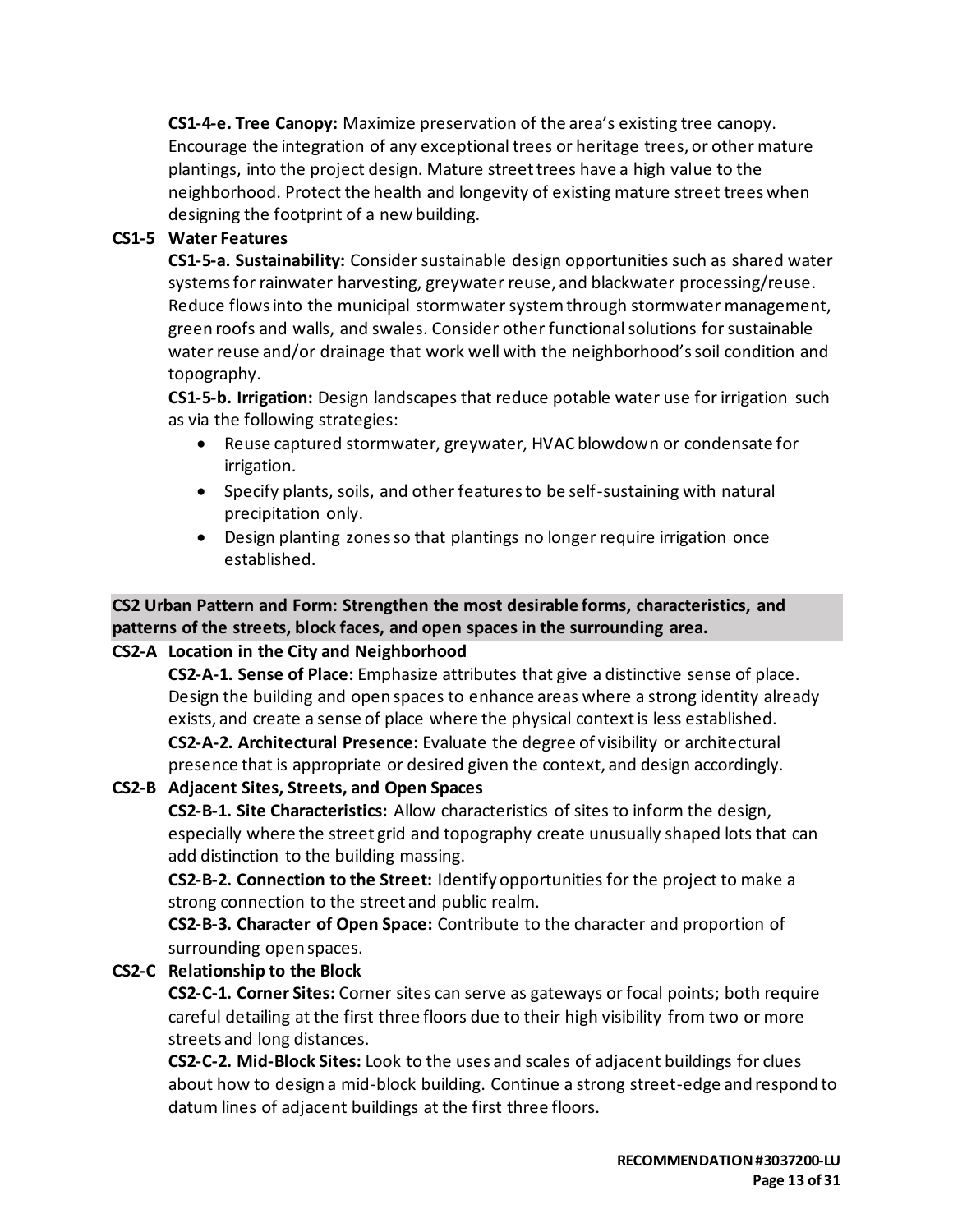**CS2-C-3. Full Block Sites:** Break up long facades of full-block buildings to avoid a monolithic presence. Provide detail and human scale at street-level, and include repeating elements to add variety and rhythm to the façade and overall building design.

# **CS2-D Height, Bulk, and Scale**

**CS2-D-1. Existing Development and Zoning:** Review the height, bulk, and scale of neighboring buildings as well as the scale of development anticipated by zoning for the area to determine an appropriate complement and/or transition.

**CS2-D-2. Existing Site Features:** Use changes in topography, site shape, and vegetation or structures to help make a successful fit with adjacent properties.

**CS2-D-3. Zone Transitions:** For projects located at the edge of different zones, provide an appropriate transition or complement to the adjacent zone(s). Projects should create a step in perceived height, bulk and scale between the anticipated development potential of the adjacent zone and the proposed development.

**CS2-D-4. Massing Choices:** Strive for a successful transition between zones where a project abuts a less intense zone.

**CS2-D-5. Respect for Adjacent Sites:** Respect adjacent properties with design and site planning to minimize disrupting the privacy of residents in adjacent buildings.

# *Capitol Hill Supplemental Guidance:*

**CS2-1 Sense of Place; Distinctive Streets:** New buildings should support and enhance distinct corridors, nodes, open spaces, and places as they continue to grow. Buildings along distinct corridors should reinforce and activate the street edge. Buildings should also incorporate pedestrian scale materials, modulation, and façade detailing at the street level. The following design guidelines apply to all buildings along the respective street:

**CS2-1-a. Broadway:** Broadway, the largest and longest retail corridor in the CHUCV, includes smaller storefronts as well as larger-scale buildings of Seattle Central College. Broadway's 80-foot wide right-of-way accommodates transit, vehicles, bikes, and pedestrians. The gap created by light rail station construction weakened the corridor, but new development will return Broadway to a more continuous retail and pedestrian experience.

- Reinforce the character of Broadway as one of Capitol Hill's most prominent and vibrant shopping and public main streets. Encourage the design of pedestrian scaled, intimate storefronts on facades facing Broadway.
- Consider active pedestrian transition areas between the street level building façade and sidewalk for outdoor café seating and walk-up windows.
- Enhance visual connections and pedestrian flows to and from the Capitol Hill light rail station as well as the Seattle Central College campus.

**CS2-1-b. 12th Avenue:** 12th Avenue is the only retail corridor within the CHUCV that is not a designated principal pedestrian street. Thus, more residential uses occur at street level than in other corridors. Commercial zoning and retail activity end just north of Denny Way, and the street quickly assumes a residential character. The 12th Avenue Arts development, just outside the CHUCV, has brought new affordable housing, retail and cultural uses to the corridor, and created strong connection to the more prominent retail corridor on E Pine Street.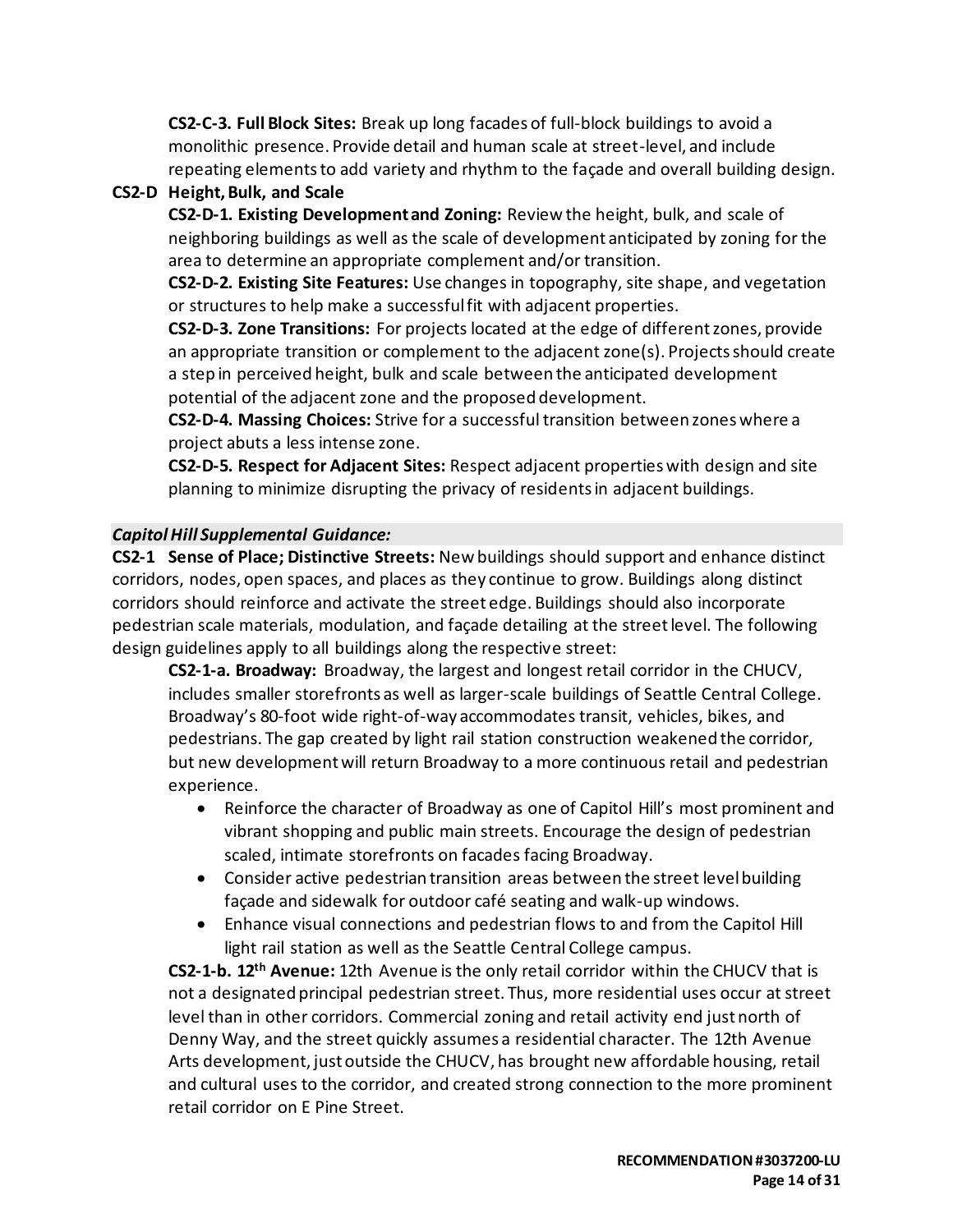• Enhance the character and pedestrian experience along 12th Ave as it evolves into a mixed-use corridor between E Denny Way and E Olive St.

**CS2-1-c: 15th Avenue Corridor:** 15th Avenue E is known for its lively mix of locally-owned businesses, larger format grocery stores that serve multiple neighborhoods, and the Kaiser Permanente campus. Despite the street's narrow sidewalks, many businesses have outside seating or displays that add vitality to the street.

- Encourage façade detailing at the street level that contributes to the street's existing intimate retail character and variety of pedestrian scaled storefronts.
- Consider design approaches that visually integrate the street level façade with existing buildings. Use upper level setbacks to reinforce the street-scale retail character.
- Improve the walkability along 15th Ave while maintaining the street's positive intimate pedestrian character.
- On half block or full block developments break up long facades to avoid a monolithic presence and to add to the existing character of the corridor.
- Enhance visual connections and pedestrian flows to and through the Kaiser Permanente campus.

**CS2-1-d. E John Street/E Olive Way Corridor:** John Street/E Olive Way is a major east/west link between CHUCV, downtown and South Lake Union. The sloping, curving corridor is dotted with older buildings housing eclectic small-scale retail and restaurants, as well as newer, taller mixed-use buildings. The topography of the corridor offers views from the public right-of-way of downtown, Puget Sound, and the Olympic Mountains.

- Emphasize Olive Way as a commercial corridor and gateway to the neighborhood from Downtown.
- Encourage better east/west connections for pedestrians traveling to and from the Capitol Hill light rail station between Broadway and 15th Ave E.
- Encourage street level commercial activity and the addition of pedestrian amenities along the street edge between 13th Ave and 15th Ave.
- Enhance the walkability between Melrose Ave and Broadway with the addition of accessible open space and pedestrian amenities along this distinctive curving street edge.

**CS2-1-e. E Madison Street:** E Madison Street is a major retail and transit corridor. These three blocks within the CHUCV represents the highest elevation along the corridor as well as a break in the principal pedestrian street designation. This short stretch includes the iconic, green-built Bullitt Center, the revitalized McGilvra Place, two grocery stores (Trader Joe's and Central Co-op), both pedestrian and auto-oriented retail, and a radio tower.

- Encourage a pedestrian orientation to complement adjacent blocks.
- Explore ways to celebrate this high point on Madison Street.

**CS2-1-f. Melrose Avenue:** Recognize and reinforce Melrose Avenue as the "front porch" of Capitol Hill. Encourage the addition of open space, bicycle, and pedestrian amenities along the street edge, and strengthen pedestrian connections to other parts of Capitol Hill and adjacent neighborhoods.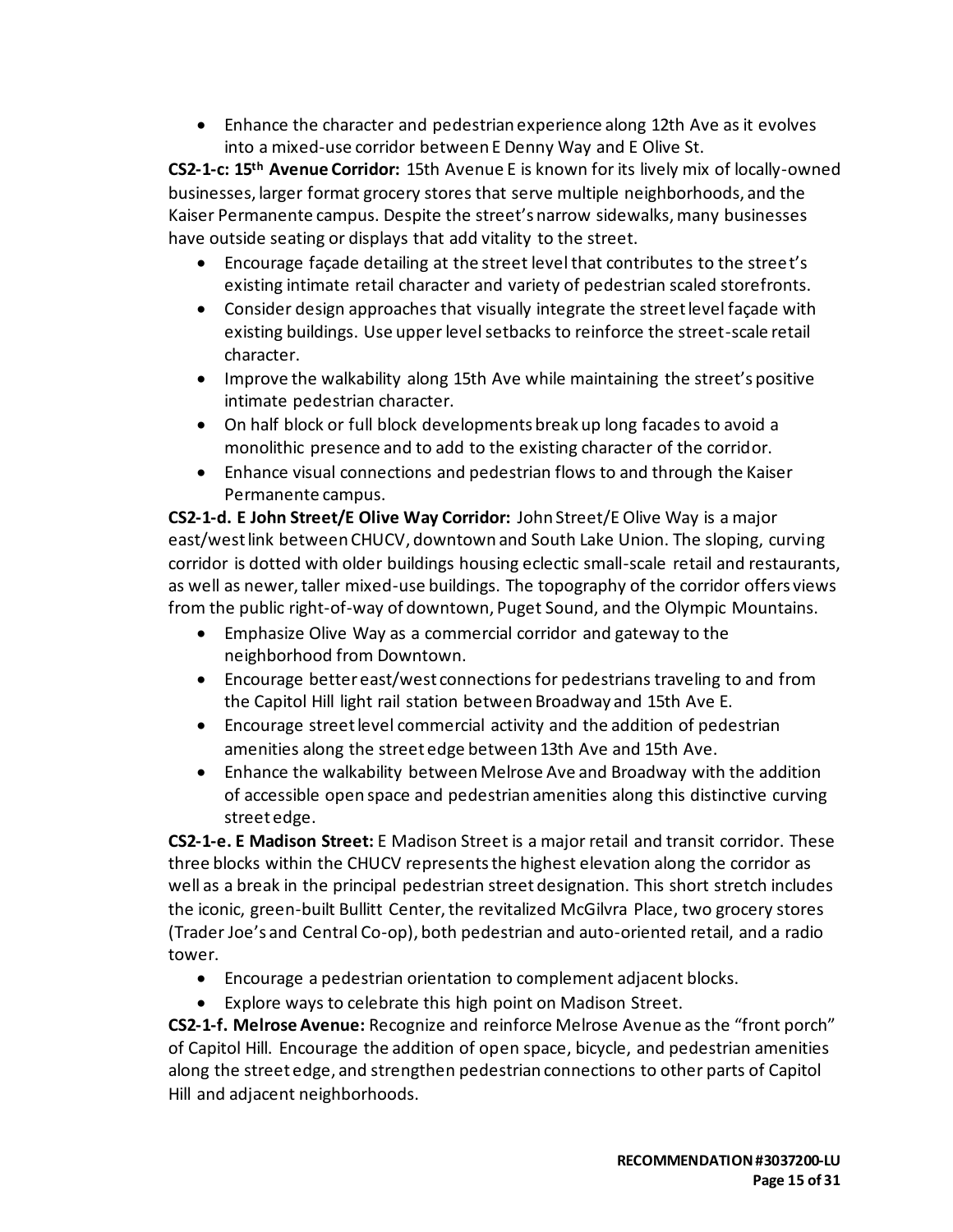**CS2-1-g. Neighborhood Nodes:** Recognize and strengthen the small neighborhood commercial areas located at Summit Ave. E and E Mercer Street, and at Bellevue Ave and Bellevue Place which bring a unique sense of place to the large residential quarter.

**CS2-2 Response to Different Streets:** For buildings that are either located on a corner site or span the full block and "front" on two or more streets, each street frontage should receive individual and detailed site planning and architectural design treatments that complement any positive, respective, established streetscape character.

# **CS3 Architectural Context and Character: Contribute to the architectural character of the neighborhood.**

# **CS3-A Emphasizing Positive Neighborhood Attributes**

**CS3-A-1. Fitting Old and New Together:** Create compatibility between new projects, and existing architectural context, including historic and modern designs, through building articulation, scale and proportion, roof forms, detailing, fenestration, and/or the use of complementary materials.

**CS3-A-2. Contemporary Design:** Explore how contemporary designs can contribute to the development of attractive new forms and architectural styles; as expressed through use of new materials or other means.

**CS3-A-3. Established Neighborhoods:** In existing neighborhoods with a well-defined architectural character, site and design new structures to complement or be compatible with the architectural style and siting patterns of neighborhood buildings.

**CS3-A-4. Evolving Neighborhoods:** In neighborhoods where architectural character is evolving or otherwise in transition, explore ways for new development to establish a positive and desirable context for others to build upon in the future.

# **CS3-B Local History and Culture**

**CS3-B-1. Placemaking:** Explore the history of the site and neighborhood as a potential placemaking opportunity. Look for historical and cultural significance, using neighborhood groups and archives as resources.

**CS3-B-2. Historical/Cultural References:** Reuse existing structures on the site where feasible as a means of incorporating historical or cultural elements into the new project.

# *Capitol Hill Supplemental Guidance:*

# **CS3-1 Fitting Old and New Together**

**CS3-1-a. Reference Character Buildings:** In areas with observable patterns of traditional materials and architectural styles, design new contemporary buildings to reference the scale, proportion, fenestration pattern, massing, and/or materials of character buildings. Encourage the use of pedestrian scaled materials that complement and take cues from historic buildings but do not try to mimic or copy existing structures.

**CS3-1-b. Block and Neighborhood:** Foster the eclectic mix of architectural design and forms on the block and throughout the neighborhood. Encourage the use of new architectural concepts, as they emerge.

**CS3-2 Placemaking:** The Capitol Hill Neighborhood is a designated arts and cultural district. Art and culture should reflect the local history and values of the neighborhood and should be well integrated with future developments. Art should be designed for human delight and the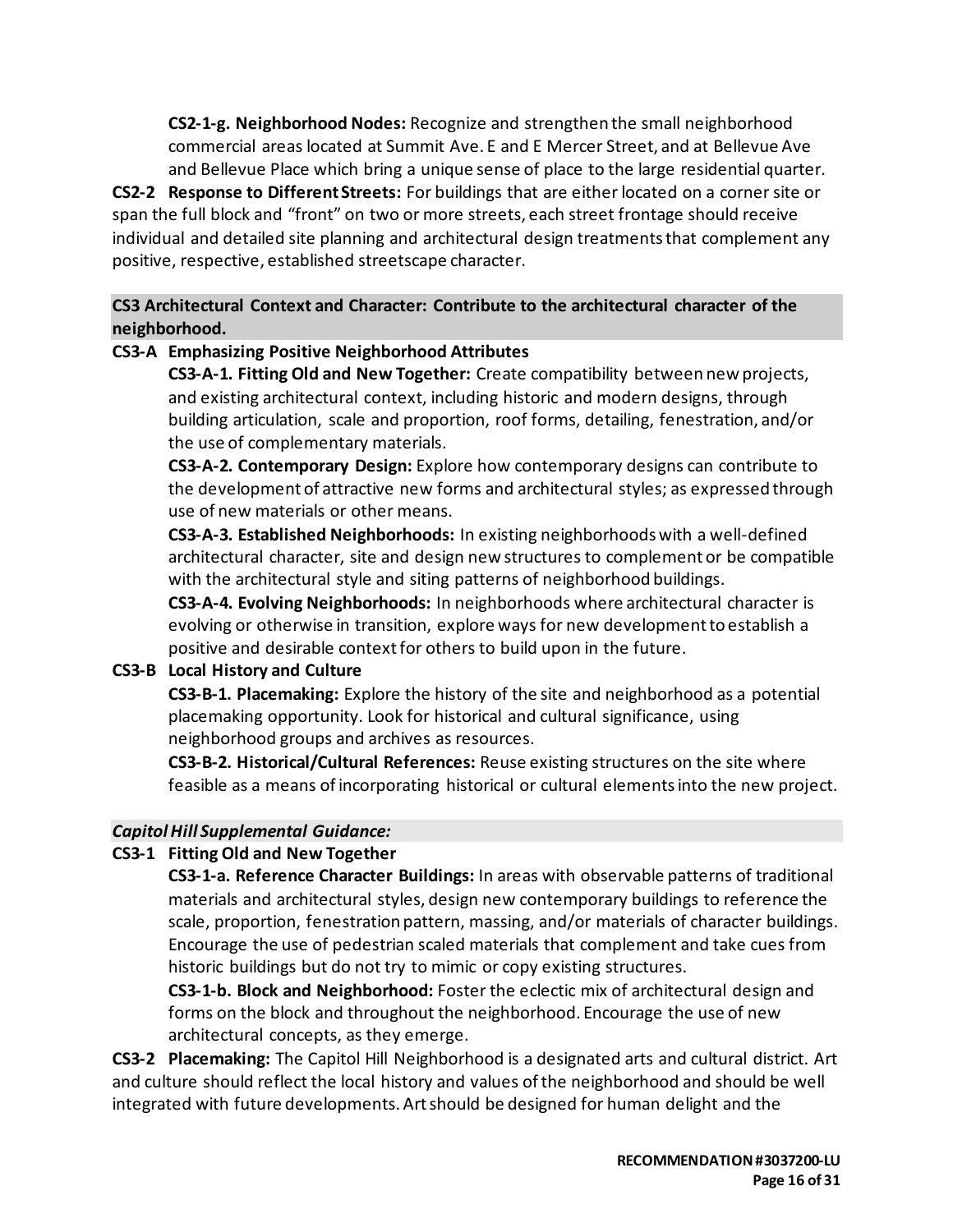celebration of culture, spirit, and place appropriate to its function. Capitol Hill strongly values the intact and positive examples of its physical heritage.

**CS3-2-a. Street-Facing Spaces:** Encourage and support street-facing cultural open and indoor spaces to provide flexible spaces for art performances and art installations and increase interaction with the street.

**CS3-2-b. Art Integration:** Encourage the integration of art into the building design and associated open space.

**CS3-2-c. Design Concept:** Consider engaging with a local artists or arts organization to develop a design concept rooted in the culture of Capitol Hill.

# **CS3-3 Historical and Cultural References**

**CS3-3-a. Preservation:** Where possible, preserve and incorporate existing historical elements and character structures into project design, such as sites along Capitol Hill's commercial corridors, near designated landmarks, adjacent to notable Anhalt buildings or locations bordering the Harvard Belmont Historic District.

**CS3-3-b. Tell the Story:** Include interpretation (through visual art, signage, exhibits etc.) that tells the story of the neighborhood's history and culture to the general public in engaging ways.

**CS3-3-c. Cultural Elements:** Encourage the incorporation of historic and current cultural elements that express and explain how the neighborhood has transitioned over time including, but not limited to, LGBTQ community, Arts District, and EcoDistrict priorities.

#### **PUBLIC LIFE**

# **PL1 Connectivity: Complement and contribute to the network of open spaces around the site and the connections among them.**

# **PL1-A Network of Open Spaces**

**PL1-A-1. Enhancing Open Space:** Design the building and open spaces to positively contribute to a broader network of open spaces throughout the neighborhood. **PL1-A-2. Adding to Public Life:** Seek opportunities to foster human interaction through an increase in the size and quality of project-related open space available for public life.

# **PL1-B Walkways and Connections**

**PL1-B-1. Pedestrian Infrastructure:** Connect on-site pedestrian walkways with existing public and private pedestrian infrastructure, thereby supporting pedestrian connections within and outside the project.

**PL1-B-2. Pedestrian Volumes:** Provide ample space for pedestrian flow and circulation, particularly in areas where there is already heavy pedestrian traffic or where the project is expected to add or attract pedestrians to the area.

**PL1-B-3. Pedestrian Amenities:**Opportunities for creating lively, pedestrian oriented open spaces to enliven the area and attract interest and interaction with the site and building should be considered.

**PL1-C Outdoor Uses and Activities**

**PL1-C-1. Selecting Activity Areas:** Concentrate activity areas in places with sunny exposure, views across spaces, and in direct line with pedestrian routes.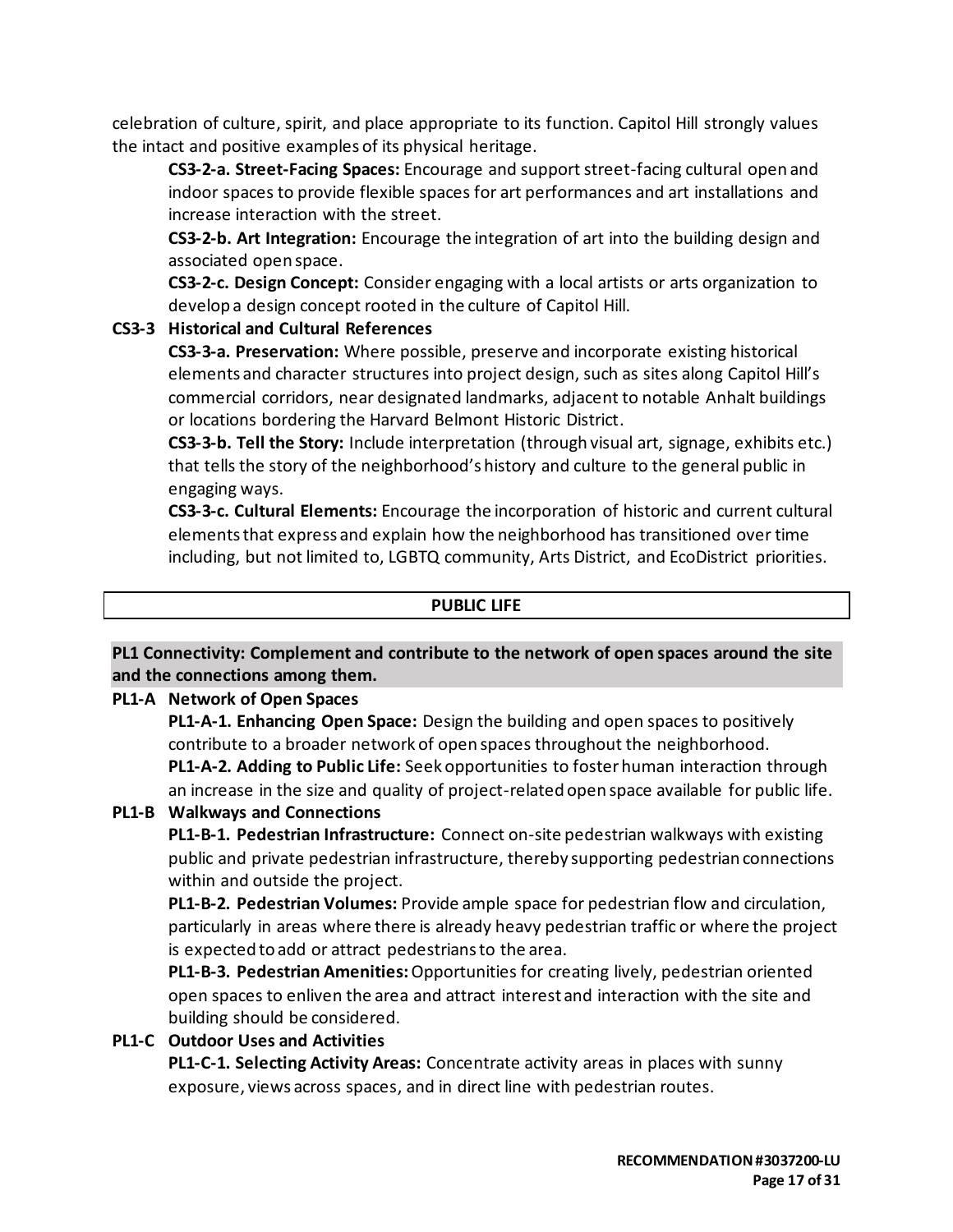**PL1-C-2. Informal Community Uses:** In addition to places for walking and sitting, consider including space for informal community use such as performances, farmer's markets, kiosks and community bulletin boards, cafes, or street vending. **PL1-C-3. Year-Round Activity:** Where possible, include features in open spaces for activities beyond daylight hours and throughout the seasons of the year, especially in neighborhood centers where active open space will contribute vibrancy, economic health, and public safety.

#### *Capitol Hill Supplemental Guidance:*

#### **PL1-1 Enhancing Open Space**

**PL1-1-a. Parks:** Design buildings facing a park or P-patch to enliven and enhance the safety of the open space. Orient entries, windows, balconies, decks and other amenity spaces to face the park. Design buildings facing Cal Anderson Park with active street level uses to support and reinforce its role as the "front yard" and civic square for Capitol Hill.

#### **PL1-1-b. Right-of-way – Enhance open space connections**

1. Greening: Create small pocket gardens within the adjacent street right-of-way (ROW) to enhance and energize the pedestrian experience. Consider locations that may be appropriate for growing food, serve an ecological function, or enhance any adjacent habitat corridors.

2. Design sidewalk ROW and private space adjacent to the ROW to prioritize both pedestrian circulation (comfort and safety), and environmental sustainability. Use planters, seating, and landscape to provide an inviting, attractive, and safe streetscape for pedestrians while ensuring adequate space for pedestrian circulation. Special attention should be paid to Summit and Belmont (from E. Olive St. to E. Howell St.), on Bellevue (from E Loretta Place to E Harrison Street) and along the Melrose Promenade.

# **PL1-2 Adding to Public Life**

**PL1-2-a. Street Wall:** Maintain a continuous street wall along retail corridors to contribute to the area's pedestrian-oriented, urban character. Minor variations in the street wall such as recessed entries and inset window bays are acceptable if they help contribute to the pedestrian scale.

**PL1-2-b. Open Spaces:** On major retail streets, locate any large open spaces in the interior of the block, where it would not disrupt the continuity of retail street frontages and maintain the desired intensity of commercial activity in the area. Provide clear visual access to the interior open space from the public sidewalk.

#### **PL1-3 Walkways and Connections**

**PL1-3-a. Through block connections:** On large project sites, consider using pedestrian connections to break up longer blocks and provide enhanced connectivity, particularly on sites near key public parks, the light rail station, or intersections where the street grid shifts. Use through-block pedestrian connections to add more permeability to retail corridors along 15th Ave E and Broadway. Design walkways with minimal grade changes and line the walkways with retail/business spaces, where possible.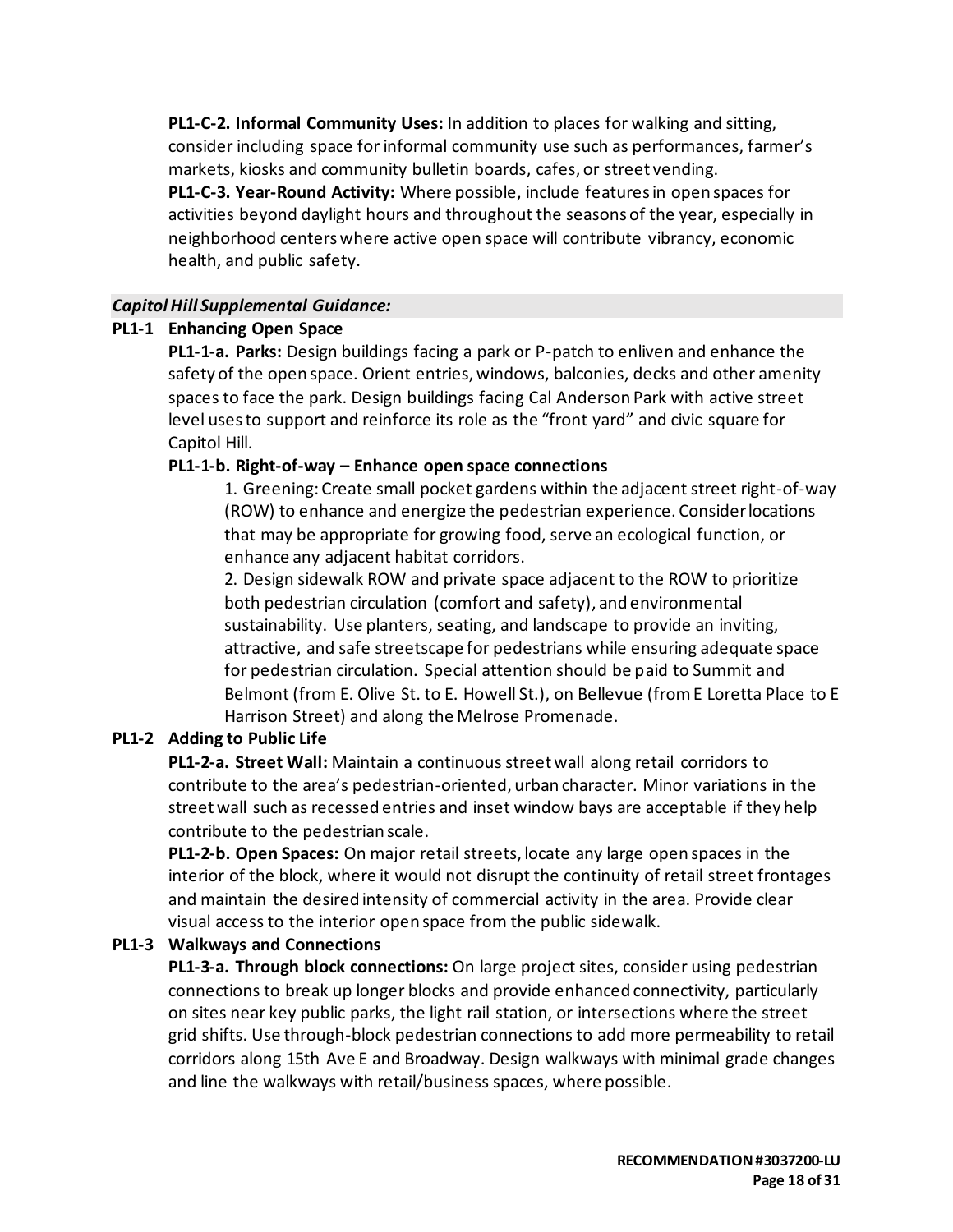**PL1-3-b. Pedestrian Volumes:** Provide ample pedestrian space along retail corridors and key pedestrian corridors that provide access to light rail facilities and the downtown core, such as E Olive Way, E John St., and E Denny Way. Use minor voluntary groundlevel setbacks, structural setbacks, building overhangs, and high-quality hardscape finishes at the pedestrian level to ensure adequate space and durability for pedestrians, while maintaining the street wall and providing adequate space for sidewalk amenities that contribute to public life.

# **PL1-3-c. Pedestrian Amenities:**

1. Enhance the quality of the pedestrian environment through art and other placemaking features. Art should interpret or acknowledge specific ecological aspects of the site or location, provide site-specific wayfinding or "centering the viewer", provide a greater understanding of where the person is standing, and/or intend to delight passers-by and celebrate Capitol Hill's culture and spirit. 2. Provide functional pedestrian amenities such as benches (that enrich and enhance pedestrian flows). Amenities should be frequent and spaced at similar intervals as street trees. Where street trees are not possible due to underground utilities, benches and planters should be provided. Right-of-way improvements should be consistent with all City standards and reviews.

**PL1-4 Outdoor Uses and Activities:** Design any larger ground-level open spaces adjacent to the sidewalks for informal community events and gatherings, including: temporary art installations, live music and dance performances by community and social organizations, as well as independent artists. Provide features and amenities necessary to ensure that spaces are versatile and functional, such as power outlets, flexible seating, sight lines, acoustic materials, and community poster or bulletin boards. Site spaces to allow visibility from the sidewalk without impeding pedestrian flow.

# **PL2 Walkability: Create a safe and comfortable walking environment that is easy to navigate and well-connected to existing pedestrian walkways and features.**

# **PL2-A Accessibility**

**PL2-A-1. Access for All:** Provide access for people of all abilities in a manner that is fully integrated into the project design. Design entries and other primary access points such that all visitors can be greeted and welcomed through the front door.

**PL2-A-2. Access Challenges:**Add features to assist pedestrians in navigating sloped sites, long blocks, or other challenges.

# **PL2-B Safety and Security**

**PL2-B-1. Eyes on the Street:** Create a safe environment by providing lines of sight and encouraging natural surveillance.

**PL2-B-2. Lighting for Safety:** Provide lighting at sufficient lumen intensities and scales, including pathway illumination, pedestrian and entry lighting, and/or security lights. **PL2-B-3. Street-Level Transparency:** Ensure transparency of street-level uses (for uses such as nonresidential uses or residential lobbies), where appropriate, by keeping views open into spaces behind walls or plantings, at corners, or along narrow passageways.

# **PL2-C Weather Protection**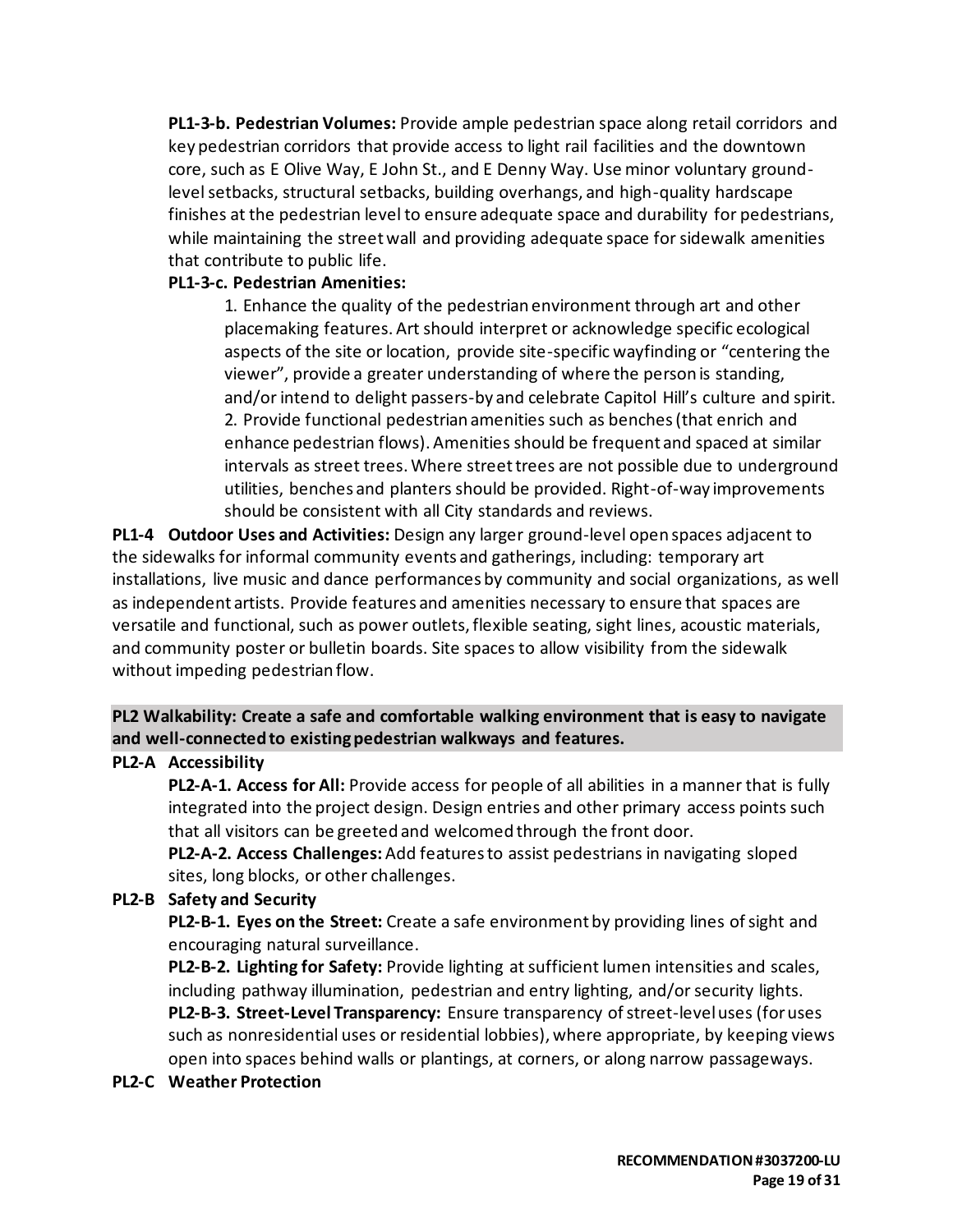**PL2-C-1. Locations and Coverage:** Overhead weather protection is encouraged and should be located at or near uses that generate pedestrian activity such as entries, retail uses, and transit stops.

**PL2-C-2. Design Integration:** Integrate weather protection, gutters and downspouts into the design of the structure as a whole, and ensure that it also relates well to neighboring buildings in design, coverage, or other features.

**PL2-C-3. People-Friendly Spaces:** Create an artful and people-friendly space beneath building.

**PL2-D Wayfinding**

**PL2-D-1. Design as Wayfinding:** Use design features as a means of wayfinding wherever possible.

# *Capitol Hill Supplemental Guidance:*

**PL2-1 Universal Access:** Design the public realm and shared private spaces to encourage intergenerational use and maximize accessibility for all people regardless of ability, background, age, and socioeconomic class. Incorporate universal design strategies to ensure that the common realm is accessible to all. Walkways should include adequate lighting, slip-resistant hardscape finishes, and terraces, benches, and other places of respite for pedestrians. This is especially important near light rail stations, in steeply-sloped areas, and along Denny, John, and other pedestrian corridors that connect to major employment centers.

**PL2-2 Inclusive Neighborhood:** Consider design features that visibly represent and promote the neighborhood's LGBT+ culture and identity, contribute to a more welcoming, supportive, and safe public realm, and remind everyone that Capitol Hill is an inclusive neighborhood.

# **PL2-3 Weather Protection**

**PL2-3-a. Sidewalk Coverage:** When providing overhead weather protection, ensure the waterproof covering extends far enough over the sidewalk to provide adequate protection for pedestrian activity. Provide backslopes, drip edges and/or gutters to prevent rain runoff onto the middle of the sidewalk. Weather protection should extend all the way to the building edge without a gap between the coverage and the facade. In order to provide adequate protection from wind-driven rain, the lower edge of the overhead weather protection should be no more than 15 feet above the sidewalk.

**PL2-3-b. Residential Entries:** On less intense commercial streets, focus overhead weather protection around residential entries. Extend from the building far enough to provide shelter for 4-6 people to comfortably gather near common building entries. **PL2-3-c. Tree Canopy:** Where narrow sidewalks create conflict between providing weather protection and tree canopy, indent canopy portions at trees. Prioritize tree canopy retention and new large tree plantings over full width weather protection that

would impact or eliminate trees.

**PL2-3-d. Green Roofs:** In areas with good access to sunlight, consider using canopies as an opportunity to provide green roofs.

**PL2-3-e. Operable Awnings:** Optionally, consider using operable/retractable, but still durable, awnings that can be removed or reduced in good weather to allow greater sunlight to the street.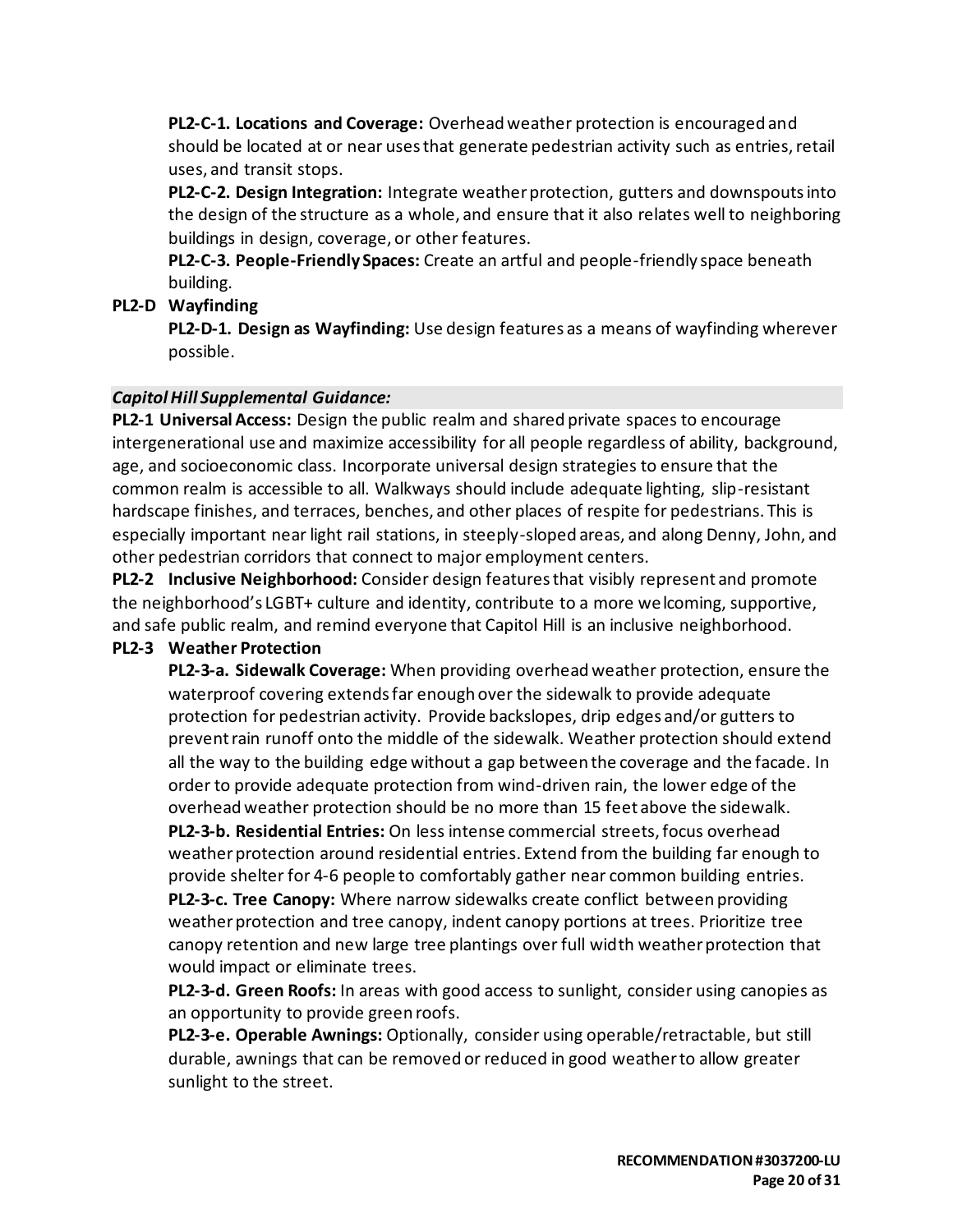**PL3 Street-Level Interaction: Encourage human interaction and activity at the street-level with clear connections to building entries and edges.**

#### **PL3-A Entries**

**PL3-A-1. Design Objectives:** Design primary entries to be obvious, identifiable, and distinctive with clear lines of sight and lobbies visually connected to the street.

**PL3-A-2. Common Entries:** Multi-story residential buildings need to provide privacy and security for residents but also be welcoming and identifiable to visitors.

**PL3-A-3. Individual Entries:** Ground-related housing should be scaled and detailed appropriately to provide for a more intimate type of entry.

**PL3-A-4. Ensemble of Elements:** Design the entry as a collection of coordinated elements including the door(s), overhead features, ground surface, landscaping, lighting, and other features.

#### **PL3-B Residential Edges**

**PL3-B-1. Security and Privacy:** Provide security and privacy for residential buildings through the use of a buffer or semi-private space between the development and the street or neighboring buildings.

**PL3-B-2. Ground-level Residential:** Privacy and security issues are particularly important in buildings with ground-level housing, both at entries and where windows are located overlooking the street.

**PL3-B-3. Buildings with Live/Work Uses:** Maintain active and transparent facades in the design of live/work residences. Design the first floor so it can be adapted to other commercial use as needed in the future.

**PL3-B-4. Interaction:** Provide opportunities for interaction among residents and neighbors.

# **PL3-C Retail Edges**

**PL3-C-1. Porous Edge:** Engage passersby with opportunities to interact visually with the building interior using glazing and transparency. Create multiple entries where possible and make a physical and visual connection between people on the sidewalk and retail activities in the building.

**PL3-C-2. Visibility:**Maximize visibility into the building interior and merchandise displays. Consider fully operational glazed wall-sized doors that can be completely opened to the street, increased height in lobbies, and/or special lighting for displays. **PL3-C-3. Ancillary Activities:** Allow space for activities such as sidewalk vending, seating, and restaurant dining to occur. Consider setting structures back from the street or incorporating space in the project design into which retail uses can extend.

# *Capitol Hill Supplemental Guidance:*

# **PL3-1 Entries**

**PL3-1-a. Commercial Areas:** In pedestrian-oriented commercial areas, provide frequent entrances, coupled entries, or other demarcation at regular intervals of 25-30 feet, to accommodate and encourage smaller retailers, community-oriented businesses, and flexible uses over time. Consider features such as shallow recesses at entries to add depth and pedestrian variety.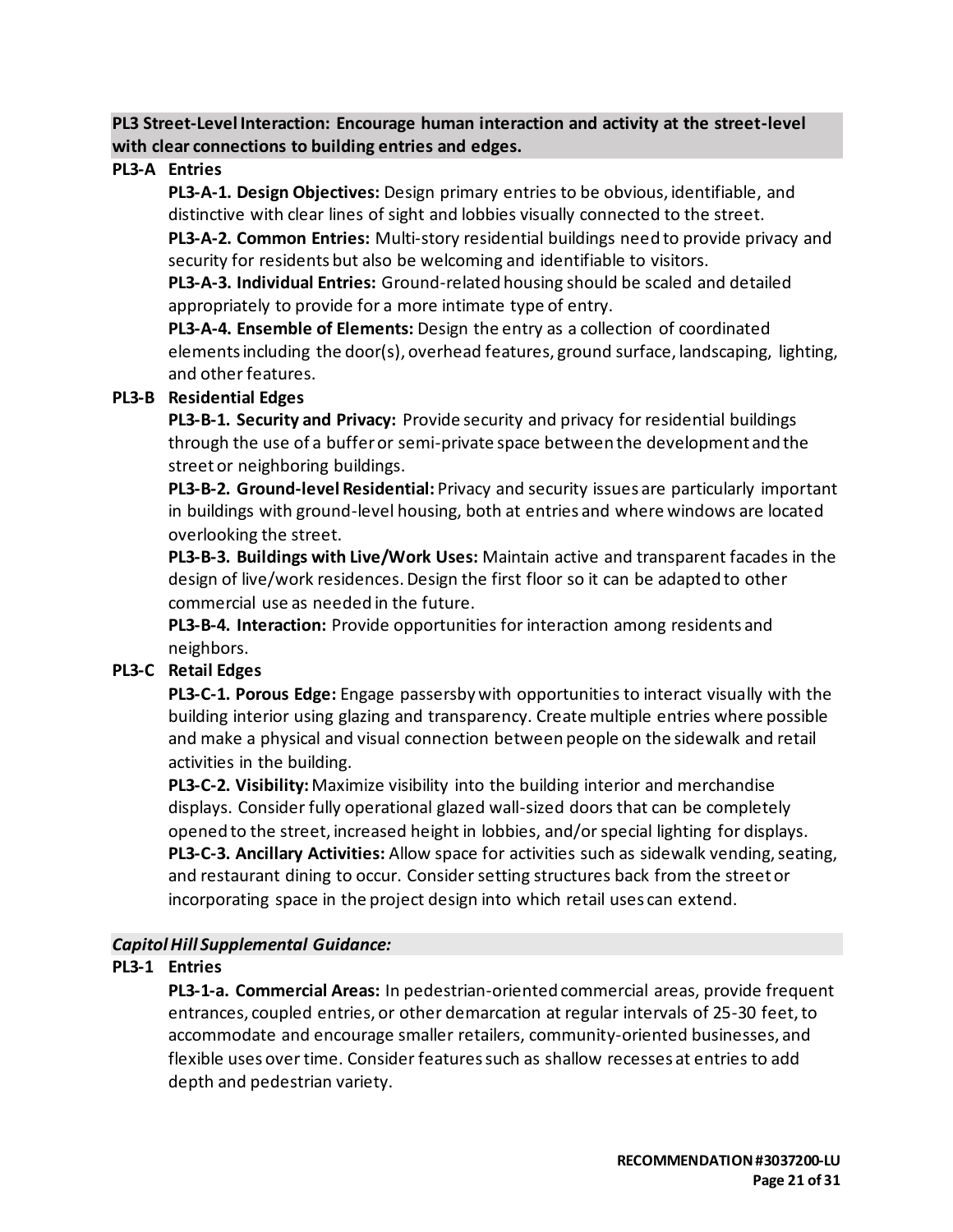**PL3-1-b. Residential Buildings:** Identifiable common entries to residential buildings: Design primary entries to multi-family buildings to be an architectural focal point, using clear, pedestrian-scale signage, architectural enhancements such as heavy or contrasting trim, distinctive materials, large doors, canopies, and seating.

**PL3-1-c. Ground-Floor Units:** Individual entries to ground-related housing units:

1. Provide exterior access to all ground-floor residential units. This interior/exterior connection should occur frequently with entrances coupled or placed at regular intervals. Slightly raised stoops with direct entries to the street are preferred, particularly when alternate entries provide ADA accessibility. 2. Define entries to individual units with physical "threshold" features such as a canopy, fin walls, landscape, lighting, railings and/or transition in hardscape materials, to demarcate and bridge the boundary between public and private.

#### **PL3-2 Residential Edges**

**PL3-2-a. Ground-Floor Units:** Design ground floor residences for security and privacy, while still contributing to an active streetscape. Use vegetation/landscape screening, modest setbacks, and/or vertical modulation to create a layered transition from the privacy of the house to the public space of the street and sidewalk. Avoid tall fences, fully obscuring barriers, and large setbacks (greater than 15 feet) that detract from the quality of the street-experience and reduce the number of eyes on the street. Use grading variation to provide a visual and physical transition between the street level and individual residential entrances.

**PL3-2-b. Windows:** Provide operable windows for ground-level units. Locate windows and/or translucent glass so that pedestrians on the sidewalk cannot see directly into the lower half of the ground floor space. Create a layered transition using landscape or window treatments to prevent direct eye contact between pedestrians and residents in interior spaces, while still ensuring adequate natural lighting into units. Window shades that raise from the bottom and windows that open at the top are encouraged.

**PL3-2-c. Outdoor Spaces:** Provide stoops, porches, patios, and balconies to create opportunities for social interaction among residents and neighbors, particularly along the street-edge. Private outdoor spaces should be large enough to accommodate seating for 2-4 people, and clearly delineated using landscape. This space should be at the same level as the interior of the unit where feasible and should be designed for some privacy from adjacent units. Where possible, raise outdoor spaces slightly above sidewalk level.

**PL3-3 Live/Work Edges:** Design live-work units to provide truly flexible space that can successfully accommodate different commercial uses over time.

**PL3-3-a. Arts-Relation Use:** Support future arts-related use, such as artist studios, by providing arts-friendly features such as wall-sized operable/garage doors and high ceilings at the ground level.

**PL3-3-b. Location:** Where possible, locate live-work units on side streets, mid-block passages, and alleys, not on major pedestrian or retail corridors.

**PL3-3-c. Privacy Screening:** Consider including some level of adaptive privacy screening, such as landscape tubs, window films and window shades that raise from the bottom, while still emphasizing the high transparency and commercial needs of these spaces.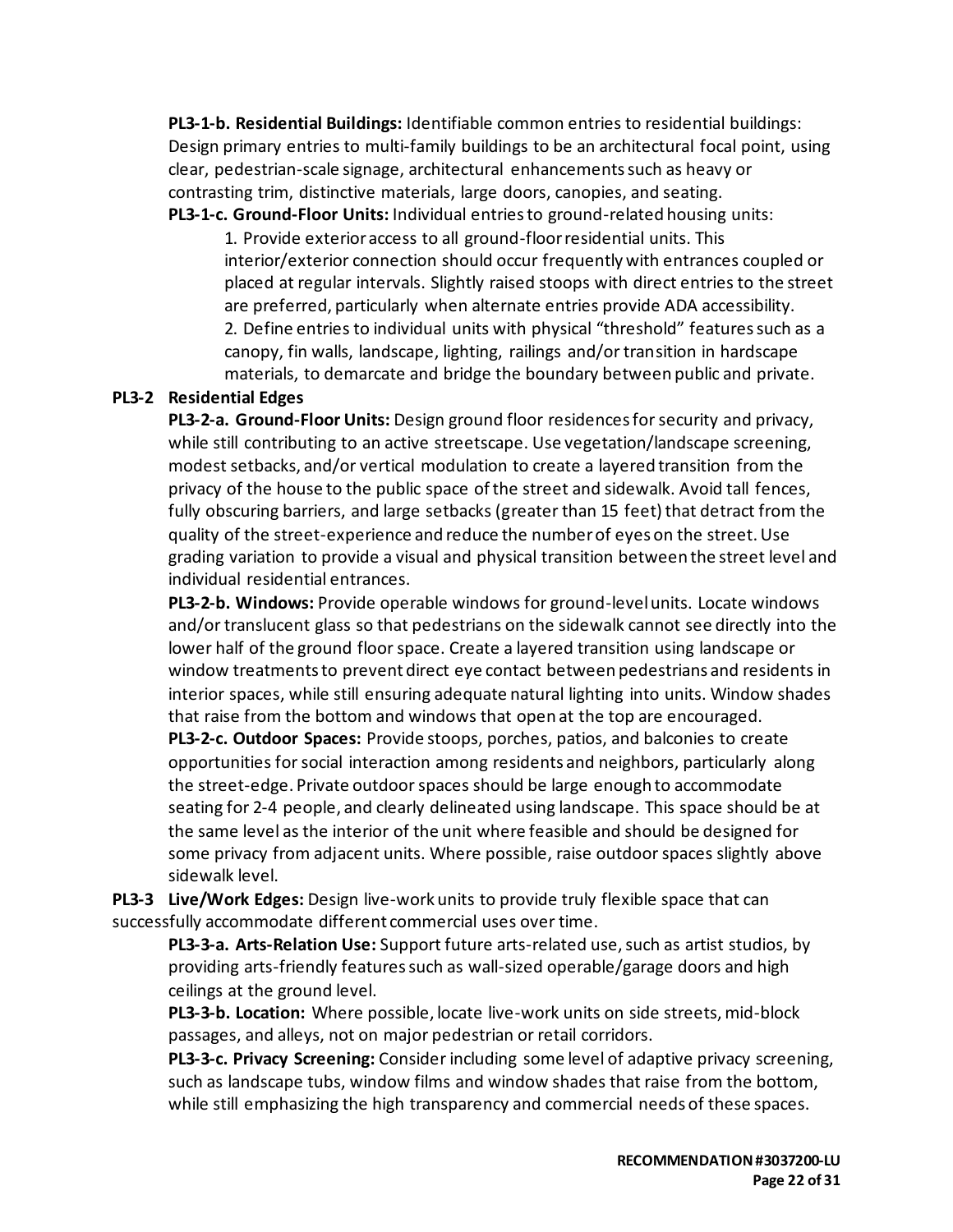#### **PL3-4 Retail Edges**

**PL3-4-a. Permeable storefronts:** Design the ground floor retail edge to enhance street level activity and promote social mixing. Features may include large operable windows and doors, outdoor dining, and artistic detailing that provides visual interest. Design spaces to function year-round, including during the summertime when windows and doors will be open fairly frequently. Use clear/un-tinted glass, preserve oblique sightlines into retail spaces, and minimize mullions and the height of any stem walls. Consider setting the height of canopies at approximately 10 feet.

**PL3-4-b. Highly-Individualized:**Design retail frontages to contribute to the small-scale, pedestrian-oriented character of Capitol Hill retail. Provide an architectural framework that tenants can personalize and individualize with custom signs, window treatments, and programming. Use a variety of materials and architectural features to break up individual spaces while maintaining transparency.

# **PL4 Active Transportation: Incorporate design features that facilitate active forms of transportation such as walking, bicycling, and use of transit.**

#### **PL4-A Entry Locations and Relationships**

**PL4-A-1. Serving all Modes of Travel:** Provide safe and convenient access points for all modes of travel.

**PL4-A-2. Connections to All Modes:** Site the primary entry in a location that logically relates to building uses and clearly connects all major points of access.

#### **PL4-B Planning Ahead for Bicyclists**

**PL4-B-1. Early Planning:** Consider existing and future bicycle traffic to and through the site early in the process so that access and connections are integrated into the project along with other modes of travel.

**PL4-B-2. Bike Facilities:** Facilities such as bike racks and storage, bike share stations, shower facilities and lockers for bicyclists should be located to maximize convenience, security, and safety.

**PL4-B-3. Bike Connections:** Facilitate connections to bicycle trails and infrastructure around and beyond the project.

#### **PL4-C Planning Ahead For Transit**

**PL4-C-1. Influence on Project Design:** Identify how a transit stop (planned or built) adjacent to or near the site may influence project design, provide opportunities for placemaking.

**PL4-C-2. On-site Transit Stops:** If a transit stop is located onsite, design project-related pedestrian improvements and amenities so that they complement any amenities provided for transit riders.

**PL4-C-3. Transit Connections:** Where no transit stops are on or adjacent to the site, identify where the nearest transit stops and pedestrian routes are and include design features and connections within the project design as appropriate.

#### *Capitol Hill Supplemental Guidance:*

**PL4-1 Connections to All Modes:** For buildings along corridors that provide direct pedestrian access to light rail station entries and other key transit access points - including: Broadway,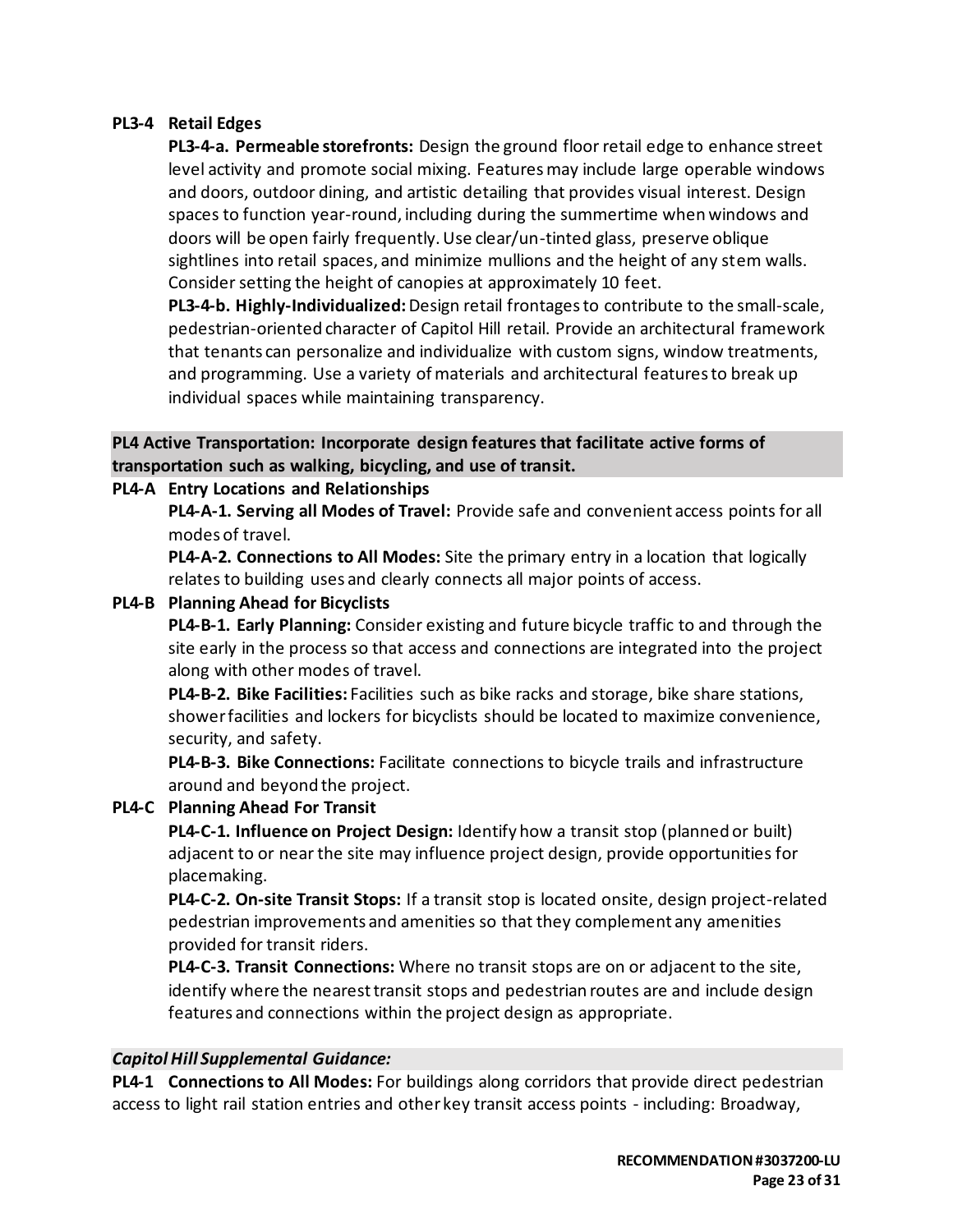15th, E John St, E Olive St, E Denny Way, E Howell St, E Nagle Place, and 10th Ave E below Thomas – locate primary entries to conveniently access transit and consider that secondary entries may also be required to maximize pedestrian access to transit.

### **PL4-2 Planning Ahead for Bicyclists**

**PL4-2-a. Bicycle Parking:** Bicycle use and parking should be encouraged to promote a healthy and active neighborhood and to support local businesses. Bicycle parking should be plentiful and should be an approved design from the Seattle Department of Transportation's bike parking program. The bicycle racks and bike share hardscape areas may also be an opportunity for placemaking, such as having a uniform color within the Capitol Hill EcoDistrict or Arts District, or having distinctive place names or references designed into them.

**PL4-2-b. Parking Location:** Locate short-term parking bike racks and bike share hardscape areas near the intended uses, but maintain clear pedestrian movement along desire lines, and maximize sidewalk activation opportunities along the storefronts. Locate bike racks within sight lines of front doors, windows, or areas with visual security. In areas where bicycle parking is anticipated to be high, consider whether an on-street bike rack or corral may be appropriate.

# **DESIGN CONCEPT**

## **DC1 Project Uses and Activities: Optimize the arrangement of uses and activities on site. DC1-A Arrangement of Interior Uses**

**DC1-A-1. Visibility:** Locate uses and services frequently used by the public in visible or prominent areas, such as at entries or along the street front.

**DC1-A-2. Gathering Places:** Maximize the use of any interior or exterior gathering spaces.

**DC1-A-3. Flexibility:** Build in flexibility so the building can adapt over time to evolving needs, such as the ability to change residential space to commercial space as needed. **DC1-A-4. Views and Connections:** Locate interior uses and activities to take advantage of views and physical connections to exterior spaces and uses.

# **DC1-B Vehicular Access and Circulation**

**DC1-B-1. Access Location and Design:** Choose locations for vehicular access, service uses, and delivery areas that minimize conflict between vehicles and non-motorists wherever possible. Emphasize use of the sidewalk for pedestrians, and create safe and attractive conditions for pedestrians, bicyclists, and drivers.

**DC1-B-2. Facilities for Alternative Transportation:** Locate facilities for alternative transportation in prominent locations that are convenient and readily accessible to expected users.

#### **DC1-C Parking and Service Uses**

**DC1-C-1. Below-Grade Parking:** Locate parking below grade wherever possible. Where a surface parking lot is the only alternative, locate the parking in rear or side yards, or on lower or less visible portions of the site.

**DC1-C-2. Visual Impacts:** Reduce the visual impacts of parking lots, parking structures, entrances, and related signs and equipment as much as possible.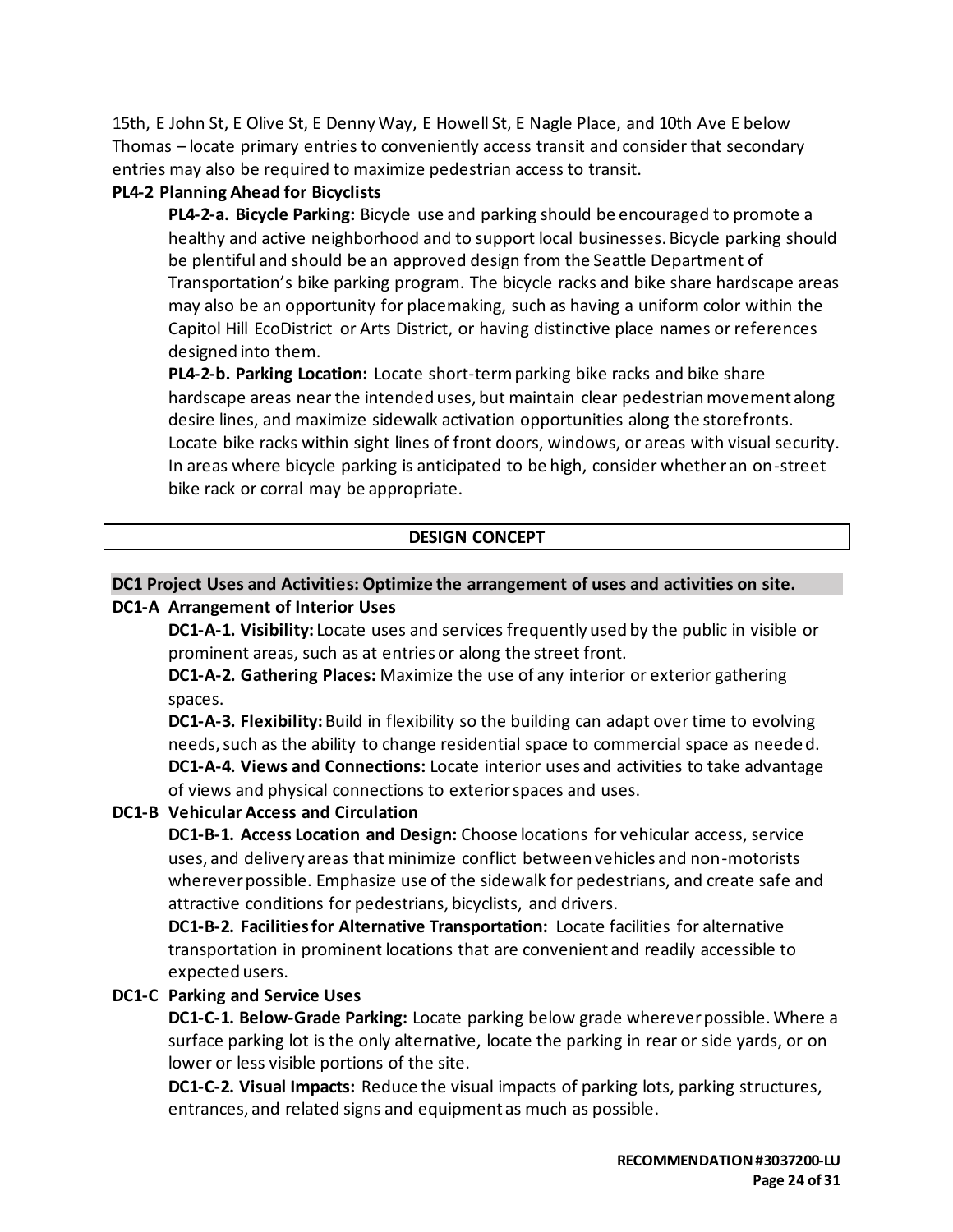**DC1-C-3. Multiple Uses:** Design parking areas to serve multiple uses such as children's play space, outdoor gathering areas, sports courts, woonerf, or common space in multifamily projects.

**DC1-C-4. Service Uses:** Locate and design service entries, loading docks, and trash receptacles away from pedestrian areas or to a less visible portion of the site to reduce possible impacts of these facilities on building aesthetics and pedestrian circulation.

#### *Capitol Hill Supplemental Guidance:*

#### **DC1-1 Location and Design of Uses**

**DC1-1-a. Flexibility:**Maximize flexibility over the building's life, for all street-level spaces in commercial or residential use. Design space to accommodate either retail or arts and cultural uses, and different scales of tenants. For example: do not include structural or concrete stem walls or bulkheads protruding above grade level (which inhibit future modifications) along any sidewalk/street frontages.

#### **DC1-2 Parking and Service Uses**

**DC1-2-a. Visual Impacts:** When it is necessary to locate parking entrances and service uses on street frontages, or in highly visible locations, use artistic treatments (e.g. murals or decorative metalwork on garage doors and adjacent walls) or lush landscape screening to reduce visual impacts. This is especially important in locations where commercial uses extend to streets with residential character (e.g. Nagle Place, Harvard Avenue E, 14th Avenue).

# **DC2 Architectural Concept: Develop an architectural concept that will result in a unified and functional design that fits well on the site and within its surroundings.**

# **DC2-A Massing**

**DC2-A-1. Site Characteristics and Uses:** Arrange the mass of the building taking into consideration the characteristics of the site and the proposed uses of the building and its open space.

**DC2-A-2. Reducing Perceived Mass:** Use secondary architectural elements to reduce the perceived mass of larger projects.

# **DC2-B Architectural and Facade Composition**

**DC2-B-1. Façade Composition:** Design all building facades—including alleys and visible roofs— considering the composition and architectural expression of the building as a whole. Ensure that all facades are attractive and well-proportioned.

**DC2-B-2. Blank Walls:** Avoid large blank walls along visible façades wherever possible. Where expanses of blank walls, retaining walls, or garage facades are unavoidable, include uses or design treatments at the street level that have human scale and are designed for pedestrians.

# **DC2-C Secondary Architectural Features**

**DC2-C-1. Visual Depth and Interest:** Add depth to facades where appropriate by incorporating balconies, canopies, awnings, decks, or other secondary elements into the façade design. Add detailing at the street level in order to create interest for the pedestrian and encourage active street life and window shopping (in retail areas).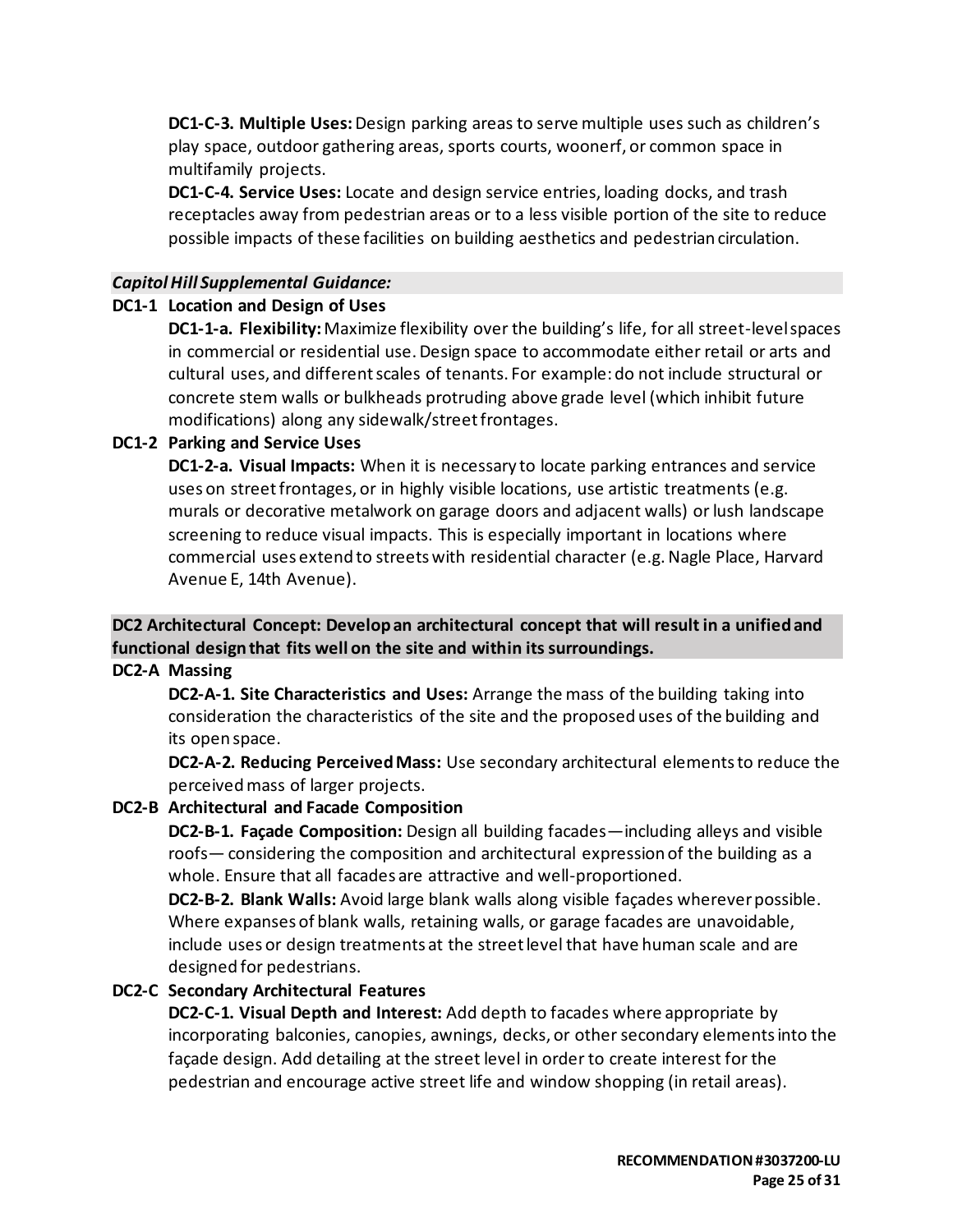**DC2-C-2. Dual Purpose Elements:** Consider architectural features that can be dual purpose— adding depth, texture, and scale as well as serving other project functions. **DC2-C-3. Fit With Neighboring Buildings:** Use design elements to achieve a successful fit between a building and its neighbors.

# **DC2-D Scale and Texture**

**DC2-D-1. Human Scale:** Incorporate architectural features, elements, and details that are of human scale into the building facades, entries, retaining walls, courtyards, and exterior spaces in a manner that is consistent with the overall architectural concept **DC2-D-2. Texture:** Design the character of the building, as expressed in the form, scale, and materials, to strive for a fine-grained scale, or "texture," particularly at the street level and other areas where pedestrians predominate.

# **DC2-E Form and Function**

**DC2-E-1. Legibility and Flexibility:** Strive for a balance between building use legibility and flexibility. Design buildings such that their primary functions and uses can be readily determined from the exterior, making the building easy to access and understand. At the same time, design flexibility into the building so that it may remain useful over time even as specific programmatic needs evolve.

# *Capitol Hill Supplemental Guidance:*

**DC2-1 Facades at Setbacks and Corners:** Where buildings have side setbacks adjacent to other buildings, materials and design treatments should intentionally 'wrap the corner' of window and door openings, and at building corners, so cladding materials and treatments appear substantial, and not two-dimensional or paper thin.

**DC2-2 Integrating Art:** Use art to animate the pedestrian realm including blank walls, sidewalks, entrances, walkways, etc. Engage artists early in the design process to integrate art into the building design, rather than simply applying art onto a finished design. Consider themes and artists that represent the Capitol Hill community. See CS3.2, Placemaking, for additional guidance on integrating art into projects.

# **DC2-3 Secondary Architectural Features**

**DC2-3-a. Visual Depth and Interest:** Projecting balconies, recessed decks, and legiblyrecessed, well-detailed windows are desirable.

**DC2-3-b. Fit with Neighboring Buildings:** Selectively include design elements or proportions that reflect Capitol Hill's historic character such as streetscape rhythm, historic parcel widths, fenestration patterns and/or material treatments.

**DC2-4 Scale and Texture:** Texture at Street Level: Emphasize pedestrian scale, durability, and texture at the street level based on positive local characteristics such as storefront mullion width and materiality, entrance details, and building materials with a handcrafted appearance. Building components that are small enough to hold such as brick, are desirable. Uniform facades composed of flush glass or large expanses of panels (metal, cement board, etc.), without the relief of frequent and highly-detailed entrances/framing treatments, detract from the desired human scale and texture at the street level.

**DC3 Open Space Concept: Integrate open space design with the building design so that they complement each other.**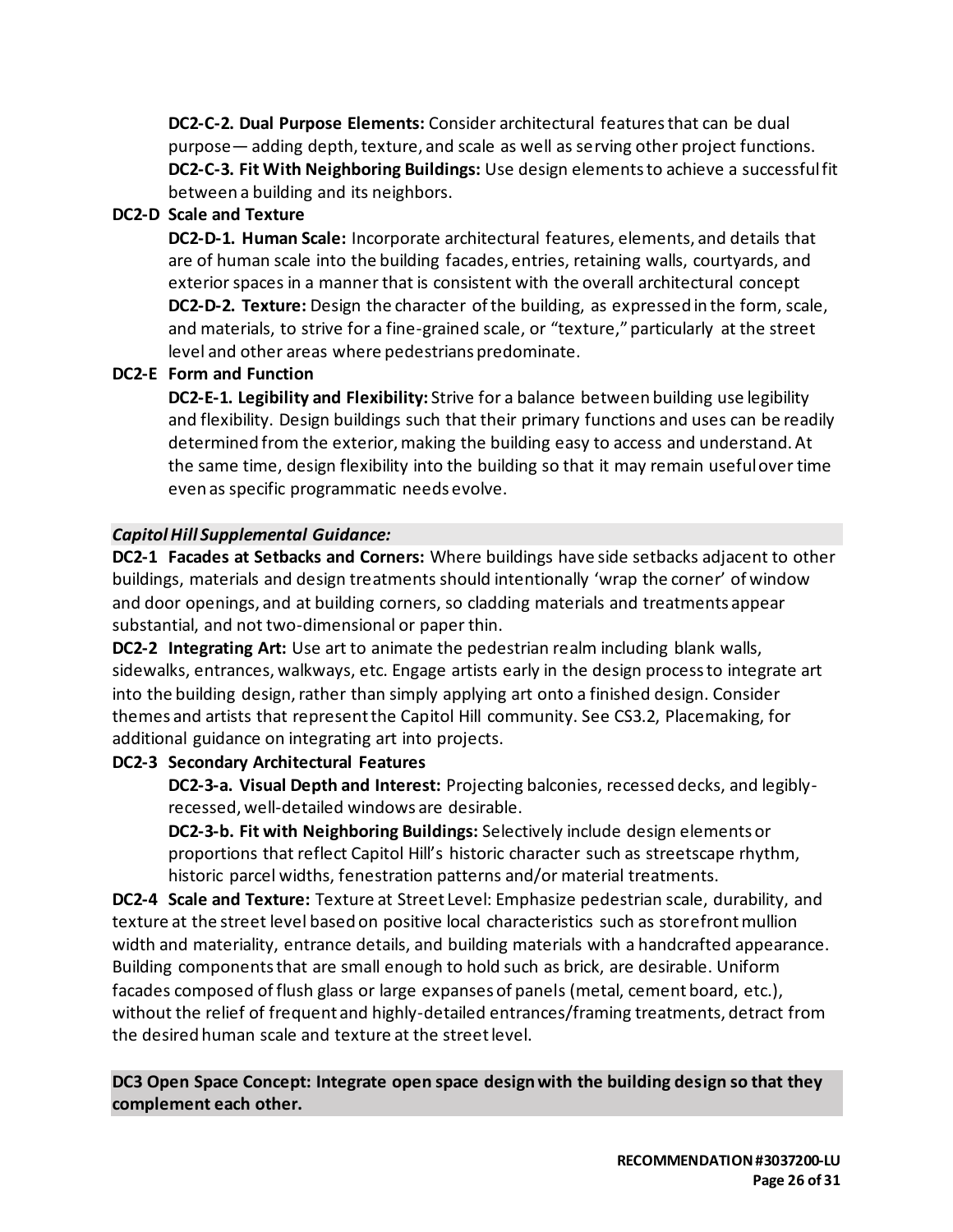### **DC3-A Building-Open Space Relationship**

**DC3-A-1. Interior/Exterior Fit:** Develop an open space concept in conjunction with the architectural concept to ensure that interior and exterior spaces relate well to each other and support the functions of the development.

#### **DC3-B Open Space Uses and Activities**

**DC3-B-1. Meeting User Needs:** Plan the size, uses, activities, and features of each open space to meet the needs of expected users, ensuring each space has a purpose and function.

**DC3-B-2. Matching Uses to Conditions:** Respond to changing environmental conditions such as seasonal and daily light and weather shifts through open space design and/or programming of open space activities.

**DC3-B-3. Connections to Other Open Space:** Site and design project-related open spaces to connect with, or enhance, the uses and activities of other nearby public open space where appropriate.

**DC3-B-4. Multifamily Open Space:** Design common and private open spaces in multifamily projects for use by all residents to encourage physical activity and social interaction.

# **DC3-C Design**

**DC3-C-1. Reinforce Existing Open Space:** Where a strong open space concept exists in the neighborhood, reinforce existing character and patterns of street tree planting, buffers or treatment of topographic changes. Where no strong patterns exist, initiate a strong open space concept that other projects can build upon in the future.

**DC3-C-2. Amenities/Features:** Create attractive outdoor spaces suited to the uses envisioned for the project.

**DC3-C-3. Support Natural Areas:** Create an open space design that retains and enhances onsite natural areas and connects to natural areas that may exist off-site and may provide habitat for wildlife.

#### *Capitol Hill Supplemental Guidance:*

#### **DC3-1 Open Space Uses and Accessibility**

**DC3-1-a. Ground Level Open Space:** Consider providing multi-use open space (generous corner landscape treatments; courtyard entries) that can be viewed, used, and enjoyed from the adjacent sidewalk. Design ground level common open spaces, or certain portions of them, that are accessible to the broader community.

**DC3-1-b. Residential Open Space:** Include areas for multi-generational use and social interaction. Locate children's play space to where they can be seen by guardians and incorporate seating areas for community members to congregate.

**DC3-1-c. Healthy Open Space:** Incorporate planting beds to grow food or other features that will support physical activity. Design landscapes to provide ecological and social benefits.

# **DC3-2 Design**

**DC3-2-a. Existing Open Space Patterns:** When present in the project vicinity, reiterate any existing positive open space patterns characteristic of Capitol Hill such as large canopy street and yard trees, high bank front yards, and extra wide planting strips.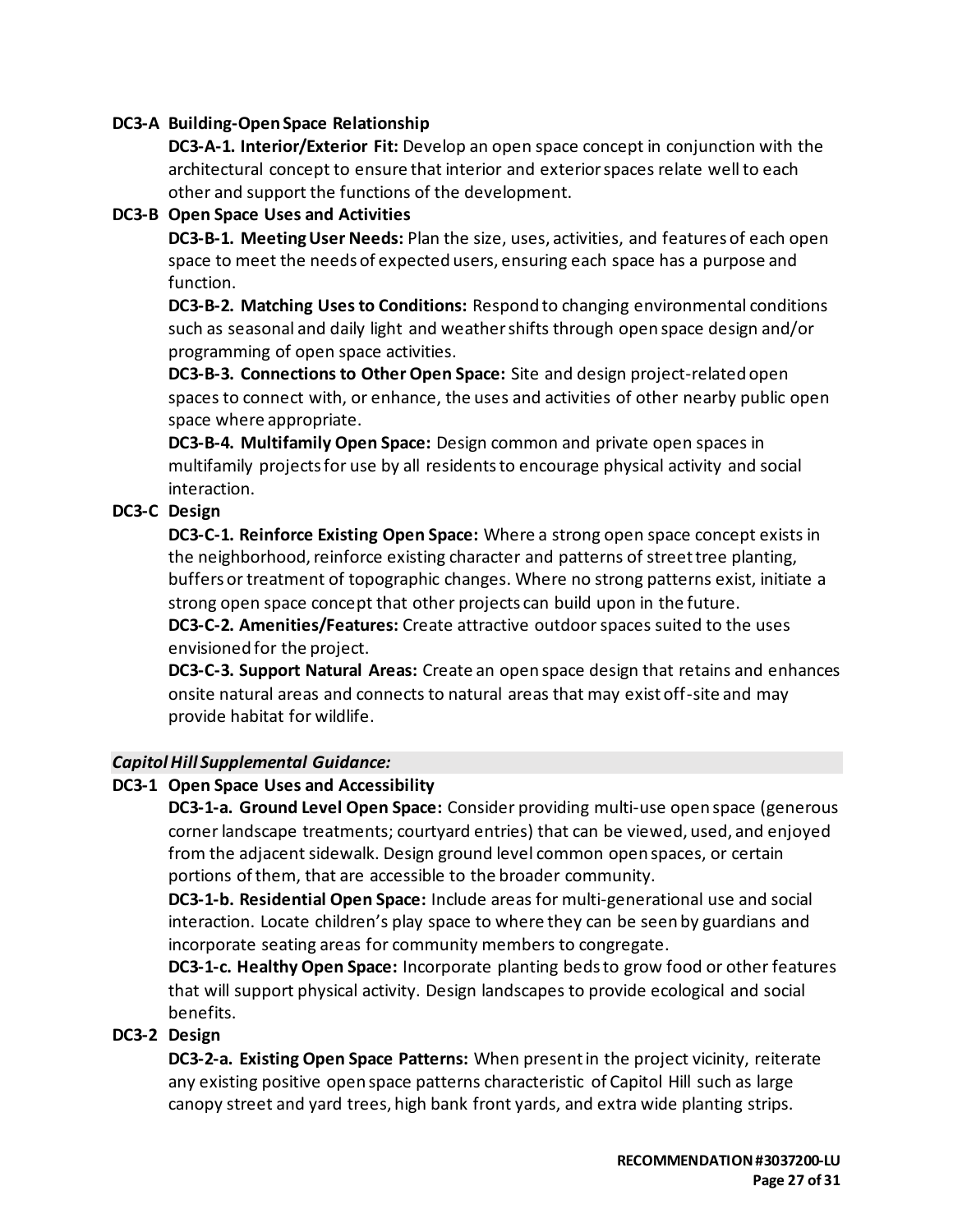**DC3-2-b. Public Realm Plans:** For development adjacent to City-adopted or communitygenerated public realm plans (e.g. Neighborhood Green Street, Street Concept Plan, Melrose Promenade), the development should implement or support the identified public realm concept.

#### **DC4 Exterior Elements and Finishes: Use appropriate and high quality elements and finishes for the building and its open spaces.**

#### **DC4-A Exterior Elements and Finishes**

**DC4-A-1. Exterior Finish Materials:** Building exteriors should be constructed of durable and maintainable materials that are attractive even when viewed up close. Materials that have texture, pattern, or lend themselves to a high quality of detailing are encouraged.

**DC4-A-2. Climate Appropriateness:** Select durable and attractive materials that will age well in Seattle's climate, taking special care to detail corners, edges, and transitions.

#### **DC4-B Signage**

**DC4-B-1. Scale and Character:** Add interest to the streetscape with exterior signs and attachments that are appropriate in scale and character to the project and its environs. **DC4-B-2. Coordination with Project Design:** Develop a signage plan within the context of architectural and open space concepts, and coordinate the details with façade design, lighting, and other project features to complement the project as a whole, in addition to the surrounding context.

#### **DC4-C Lighting**

**DC4-C-1. Functions:** Use lighting both to increase site safety in all locations used by pedestrians and to highlight architectural or landscape details and features such as entries, signs, canopies, plantings, and art.

**DC4-C-2. Avoiding Glare:** Design project lighting based upon the uses on and off site, taking care to provide illumination to serve building needs while avoiding off-site night glare and light pollution.

#### **DC4-D Trees, Landscape, and Hardscape Materials**

**DC4-D-1. Choice of Plant Materials:** Reinforce the overall architectural and open space design concepts through the selection of landscape materials.

**DC4-D-2. Hardscape Materials:** Use exterior courtyards, plazas, and other hard surfaced areas as an opportunity to add color, texture, and/or pattern and enliven public areas through the use of distinctive and durable paving materials. Use permeable materials wherever possible.

**DC4-D-3. Long Range Planning:** Select plants that upon maturity will be of appropriate size, scale, and shape to contribute to the site as intended.

**DC4-D-4. Place Making:** Create a landscape design that helps define spaces with significant elements such as trees.

# **DC4-E Project Assembly and Lifespan**

**DC4-E-1. Deconstruction:** When possible, design the project so that it may be deconstructed at the end of its useful lifetime, with connections and assembly techniques that will allow reuse of materials.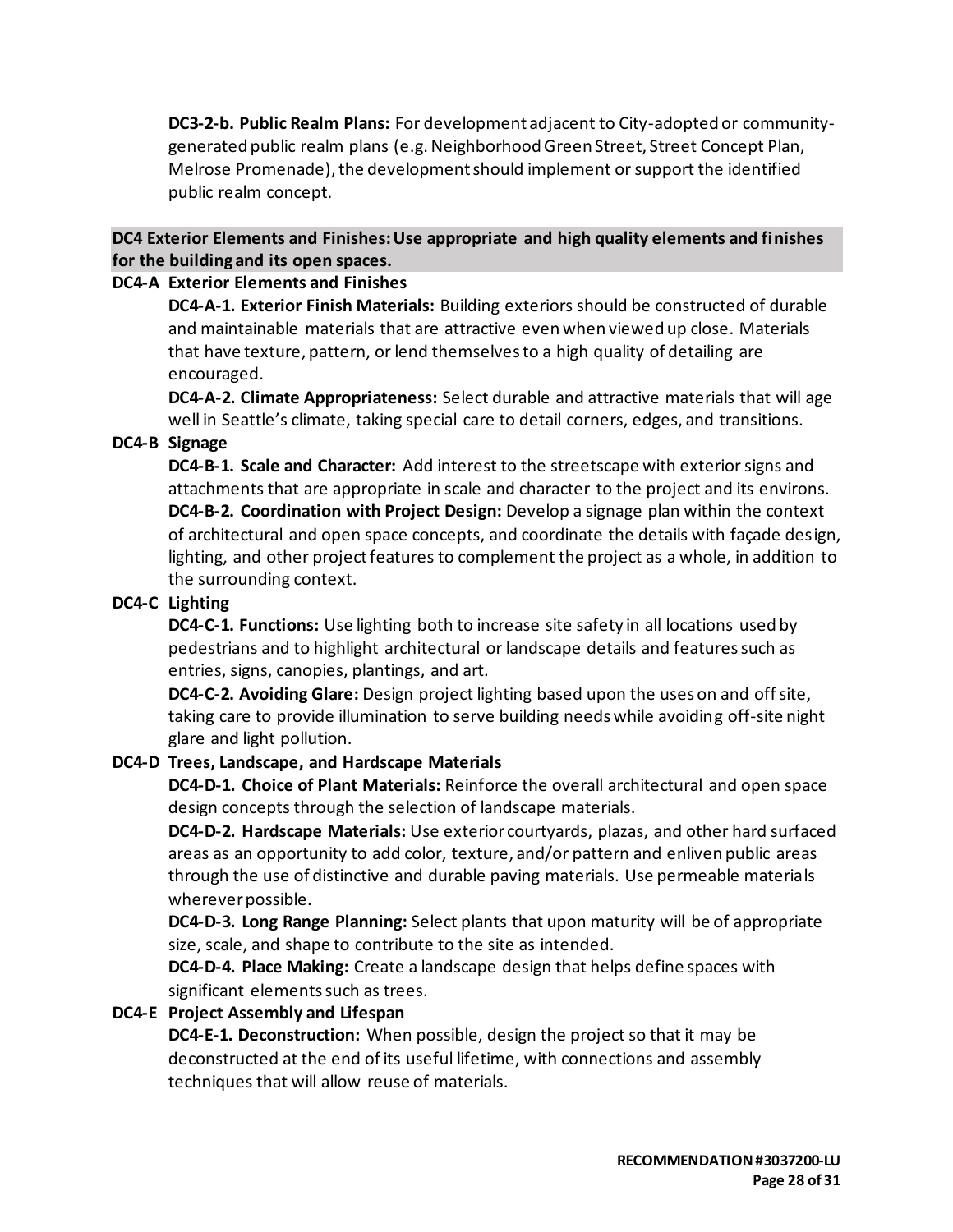### *Capitol Hill Supplemental Guidance:*

**DC4-1 Exterior Finish Materials:** Consider each building as a high-quality, long-term addition to the neighborhood. Exterior finish materials should exhibit permanence and quality appropriate to Capitol Hill.

**DC4-1-a. Building Concept:** Integrate exterior detailing and materials into the building concept by relating to the structural expression of the building, and/or intentionally expressing the joints and transitions of the building materials and components.

**DC4-1-b. Quality:** Choose traditional or modern materials that are durable, proven, high quality, maintainable, that employ or complement more traditional materials such as brick, cast stone, architectural stone, terracotta details.

**DC4-1-c. Texture:** Materials that have texture, pattern, or color and are attractive even when viewed up close or lend themselves to a high quality of detailing are encouraged. **DC4-1-d. Panels:** If panels (cement, metal, etc.) are used, they should be carefullydetailed, well-designed and combined with other materials to provide patterns, scale, and visual interest, particularly on lower levels. If used, panels should be of sufficient thickness to prevent warping or deformations.

#### **DC4-2 Sustainable and Environmental Choices**

**DC4-2-a. Salvage and Reuse:** Maximize the reuse of nontoxic salvaged building materials. Consider de-construction if building(s) to be demolished contain high value reusable materials (e.g.tile, flooring, old growth beams). Reuse salvaged materials in the new development as visible building components.

**DC4-2-b. Local and Regional Materials:** Choose local or regional building and landscape materials to reduce transport energy when possible.

**DC4-2-c. Bird Friendly Design:** Employ bird friendly design strategies for the upper floors of buildings with extensive glass, such as decorative screens, or louvers, or patterns integrated into the glass to warn birds before they collide. Locate landscape carefully to not create reflected greenery which attracts/confuses birds.

**DC4-2-d. Lighting:** Use directional down-lighting and other dark-sky friendly lighting strategies to enhance the perception of safety and minimize light pollution. Avoid outdoor lighting with high blue light content or other attributes that could adversely affect wildlife behavior and reproduction. Use low-wattage, warm tone lighting wherever possible and diffuse exterior light to make it more consistent with the context. **DC4-2-e. Heat Island:** Design the building and open space to reduce the urban heat island effect. Use roofing materials with a high solar reflectance index or install a vegetated roof. Minimize the area of asphalt, concrete, and other hardscape. When used, consider coatings and colorants to achieve a lighter colored surface. Integrate plantings into passive design strategies for the building, e.g. use large canopy deciduous trees or a vine covered trellis to shade and cool a south-facing facade.

**DC4-3 Signage:** In addition to all requirements found in the Sign Code, the following guidelines also apply.

**DC4-3-a. Pedestrian Oriented:** Design areas on the building façade for individual business signs that are pedestrian-oriented (generally 20 feet maximum above grade) and integrated with the design concept and architectural details.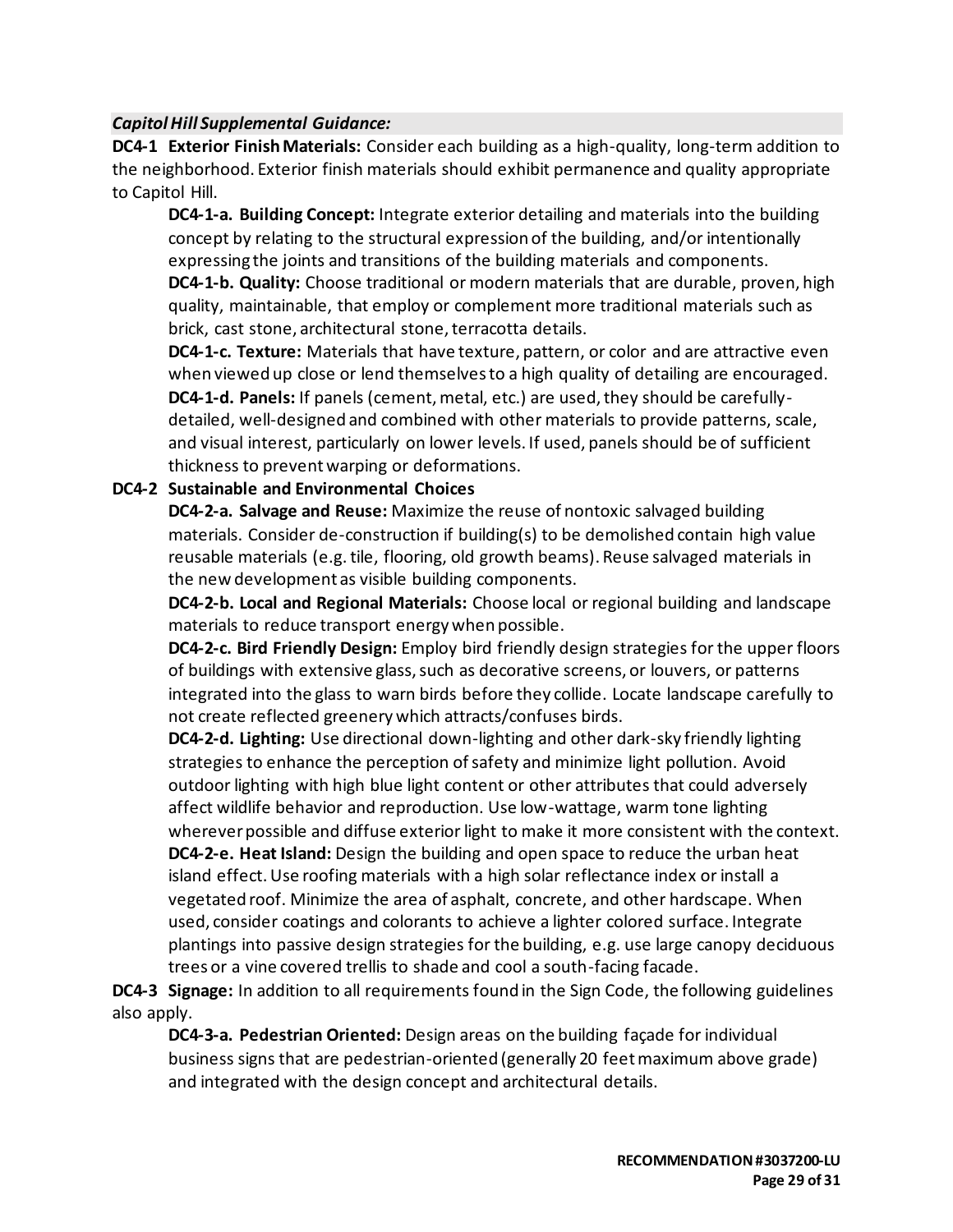**DC4-3-b. Building Identification:** Design building identification signs to be wellintegrated with the building's architectural elements.

**DC4-3-c. Tenants:** Incorporate unique, hand-crafted tenant signs to add visual interest to the simple building form. Signage design and placement should be well integrated with the design and style of the structure. Signs should not appear mass-produced. **DC4-3-d. District Signage:** Use signs to reinforce the unique identity of the Capitol Hill as an Arts District and an EcoDistrict. Consider including district-branded signs, on-site interpretive panels or art installations that connect the building/site to these districts.

# **DC4-4 Plant Materials and Hardscapes**

**DC4-4-a. Beneficial Plants:** Use plant species that are suitable for site condition, climate, and design intent. Maximize the use of native and/or naturally growing (non-invasive) plants that are self-sustaining, low maintenance, drought and pest resistant, and durable in urban conditions. Encourage the use of pollinator plants and those that provide wildlife and avian habitat appropriate to the region. Avoid invasive species that may jeopardize local ecosystems, or species that require the use of petrochemical fertilizer or pesticides.

**DC4-4-b. Diversity:** Plant diversity provides resistance to insect and diseases pests. As a general guide for larger sites, plant not more than 10 percent of any species, no more than 20 percent of any genus, and no more than 30 percent of any family. For smaller sites select species that contribute to plant diversity of the community.

# **RECOMMENDATIONS**

The recommendation summarized above was based on the design review packet dated Wednesday, February 23, 2022, and the materials shown and verbally described by the applicant at the Wednesday, February 23, 2022 Design Recommendation meeting. After considering the site and context, hearing public comment, reconsidering the previously identified design priorities and reviewing the materials, the three Design Review Board members recommended APPROVAL of the subject design and departures with the following conditions:

- 1. Working with the planner, study alternative door and opening arrangements that could better promote the desired interaction between the residential entry, lobby, retail amenity space and the northern open space plaza. (DC1-A Arrangement of Uses, PL3-1-a Commercial Entries, PL3-4 Retail Edges, PL3-1 Entries, PL3-1-a Commercial Areas)
- 2. Working with the planner, study adding signage and other elements that would allow for clear delineation and wayfinding from the sidewalk if a separate retail tenant were to utilize the northwest interior space facing the open space plaza. (DC1-A Arrangement of Uses, CS1- 3-a Step Facades, PL3-1-a Commercial Entries, PL3-4 Retail Edges, PL3-1 Entries, PL3-1-a Commercial Areas)
- 3. Retain the hand-set pavers shown along Bellevue Ave and within the northern open space plaza and include this on the final Master Use drawing set and the subsequent Building